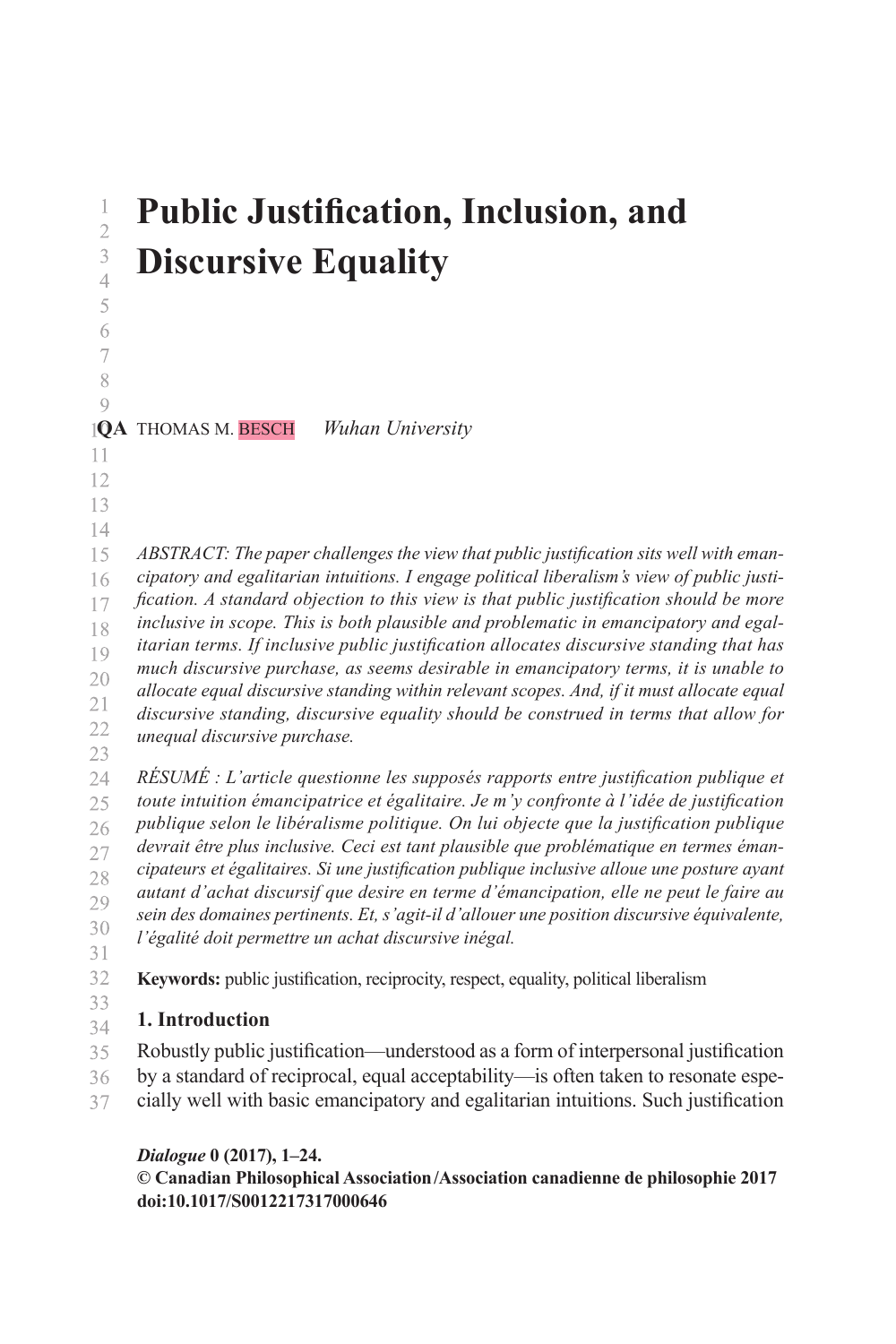aims to allocate to people a meaningful normative say in matters that affect 1 them (emancipation), and it aims to accord an equal normative say to equal  $2 3$ people (equality). This, it is sometimes said, is a key part of what it takes to  $4$ properly respect people's equal right to justification, their equal autonomy, their equal dignity, or their freedom and equality.<sup>1</sup> Accordingly, robustly public 5 justification aims to not impose on anyone whom it respects accordingly views 6  $\tau$ or decisions they can relevantly reject. Given its emancipatory and egalitarian commitments, then, it aims to be inclusive in scope and non-dogmatic in its 8 starting points, methods of reasoning, or conclusions. 9 Many have doubted that there can be a form of public justification that is  $10<sup>1</sup>$ 

11 emancipatory and egalitarian in the right way and that genuinely justifies while applying to the real world, outside ideal theory.<sup>2</sup> While I side with the 12 13 aspirations of non-ideal robustly public justification, I will here add to these doubts. I will identify two problems that call into question whether robustly  $14$ public justification is well aligned with emancipatory and egalitarian intuitions. 15 16 Prior to resolving these problems, I shall submit, there may not be a form of 17 non-ideal robustly public justification that suitably coheres with basic emanci-18 patory and egalitarian intuitions.

The first problem reflects the interdependence between the scope of public  $19$ justification and what I call the 'purchase' of the discursive standing that such 20 21 justification allocates. If this standing entails a strong normative say, or is rich in 22 purchase—as would be desirable in light of emancipatory intuitions—then 23 public justification may be unable to allocate such standing equally within a plausibly inclusive scope. But this runs up against egalitarian intuitions. The 24 25 second problem reflects the complex nature of discursive equality in justificatory 26 reciprocity. If public justification must allocate to people equal discursive standing—as many proponents of this kind of justification insist—the equality of 27 that standing should be construed in terms that are purchase-sensitive (or so I 28 shall suggest), but that nevertheless allow for purchase inequality. It is not clear 29 30 what these terms are or how purchase inequality can sit with egalitarian intuitions. 31 These are uneasy results for proponents of robustly public justification.<sup>3</sup>

 My discussion proceeds as follows. Section 2 develops conceptual tools that 32 33 I will use in discussing the two problems just referred to, including an account of dimensions of what I call 'discursive respect.' I then turn to a paradigm form 34 35

|    | $37-1$ See Forst (2015a), (2015b), (2011), and (2007) esp. pp. 13-42, 209-211; Rawls (2001), |
|----|----------------------------------------------------------------------------------------------|
| 38 | $(2005)$ ; Macedo (1991), chapter 2; Larmore (1990) and (2015).                              |

- 39 <sup>2</sup> Exemplary as a recent discussion of ideas of public justification is Enoch  $(2015)$ . 40 I will comment on Enoch below, in fn. 34.
- $41$ <sup>3</sup> I suppose throughout that it would be good if robustly public justification coheres 42 with emancipatory and egalitarian intuitions and accords to people an equal mean-
- 43 ingful say in relevant moral or political matters. This supposition is not uncontested:
- 44 see Arneson (2004), esp. p. 46f; Steinhoff (2015).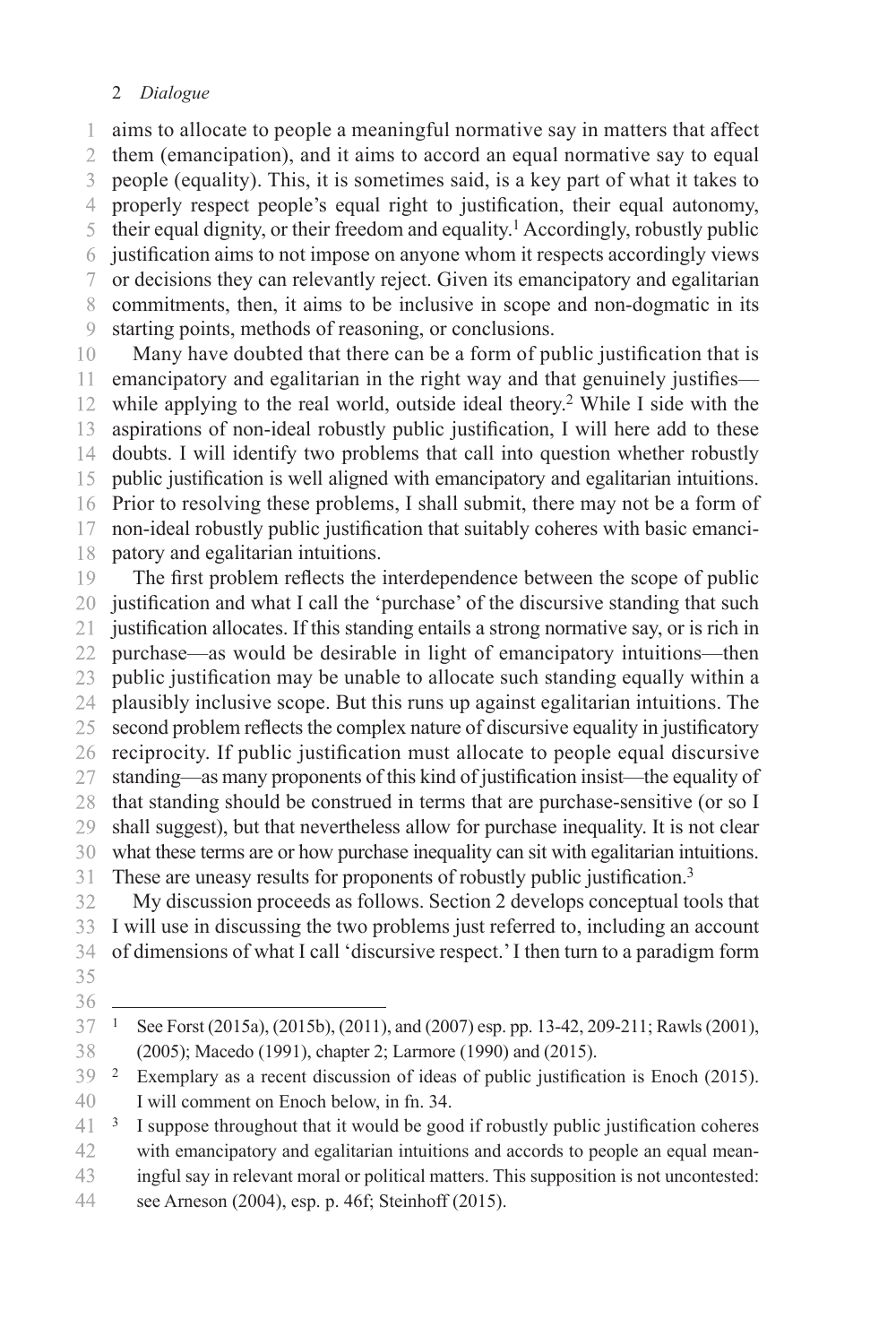of public justification, i.e., the one advanced in Rawls-type political liberalism.  $\mathbf{1}$  $\overline{2}$ Section 3 identifies the kind of discursive standing that this kind of public jus- $\overline{3}$ tification accords to its fully enfranchised participants: it allocates a strong, constitutive form of discursive standing that is deep in the order of justifica- $\overline{4}$ 5 tion, rich in discursive purchase, yet notoriously limited in scope. In light of 6 emancipatory and egalitarian intuitions, a standard response here is to argue  $\tau$ that liberal public justification should be more inclusive in scope. But can there 8 be a duly non-dogmatic, inclusive form of robustly public justification that sits 9 well with emancipatory and egalitarian intuitions? This prompts my discussion of the two above problems. I attend to the first problem in Section 4, and dis-10 11 cuss the second problem in Section 5.

12 13

# **2. Robustly Public Justification and Discursive Standing**

14 Let me start with a generic notion of robustly public justification. I will first 15 consider publicness and then robustness.

16 Roughly, to say that  $\varphi$  (e.g., a value judgement, principle, conception of 17 justice, etc.) is justifiable 'publicly' is to say that  $\varphi$  is authoritatively (e.g., reason-18 ably, rationally, coherently) acceptable by relevant people (e.g., actual or pos-19 sible people, affected others, fellow citizens). Alternatively, it is to say that φ is 20 justifiable by 'public' reasons, or reasons that are authoritatively acceptable by 21 relevant people. This 'acceptability' standard can take many different forms. 22 For example, there are positive and negative variants—we might require author-23 itative acceptability, or authoritative non-rejectability. And, if 'acceptability' is 24 interpreted in thin modal terms, so as to count  $\varphi$  as 'acceptable' by people 25 when it is *possible* that they accept φ, the standard might amount to little more than an O'Neill-type followability requirement.<sup>4</sup> Next, if the standard is applied 26 27 only to  $\varphi$ , and not also to Betty's and Paul's reasons to accept  $\varphi$ , it is compatible with convergence requirements that allow  $\varphi$  to count as publicly justifiable 28 29 even if Betty and Paul cannot agree at the level of their reasons to accept φ. 30 Alternatively, the standard might apply also at the level of Betty's and Paul's 31 reasons to accept φ, but not also to their views as to why their respective reasons 32 are good: this would allow for convergence at a deeper level of thought and 33 argument. Not least, the standard can be applied at different levels of thought, argument, or decision making—as the example just provided already illustrates— 34 35 and it can be applied with varying scopes, or constituencies. For example, the 36 standard might seek acceptability by all or only some affected actual people, 37 or perhaps only by non-existent, ideal agents.

38 Less uncontested amongst theorists of public justification is robustness. I follow Gerald J. Postema's account of the notion. Robustness concerns the features 39 through which robustly public justification confers on its conclusion whatever 40 41 merit it confers on them. Robustly public justification takes it that the interpersonal

- 42
- 43

<sup>4</sup> O'Neill (1996), pp. 51-59. 44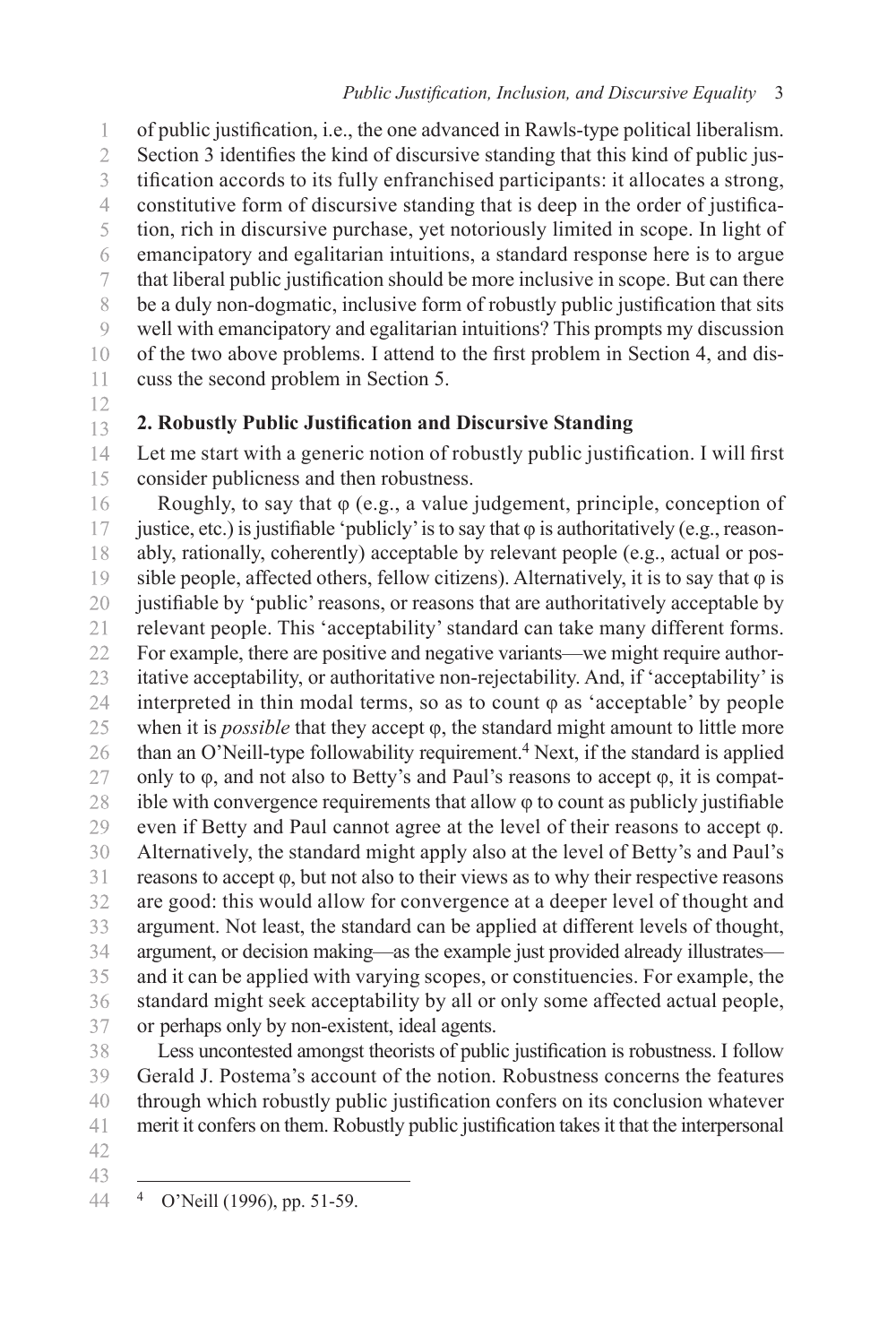authoritative acceptability of  $\varphi$ , or reasons to accept  $\varphi$ , confers, or is a key 1 part of what confers, that merit—or that constitutes, or is a key part of what  $2$ constitutes, φ 's authority, validity, rightness, or reasonableness. 5 This makes 4 robustly public justification intersubjective at heart and constructivist in a weak, justificatory sense.<sup>6</sup> 5

Of course, not all conceptions of public justification are robustly public in 6 this sense. For example, public justification is sometimes understood as public in an extremely thin, promulgatory sense as justification-in-public, or as a 8 matter of laying out for others the reasons that, by the speaker's light, justify  $\varphi$ . 9 Evidently, there is no implication here that these reasons, or their goodness, are 10 11 subject to an interpersonal acceptability constraint. On a slightly more robust view, public justification is justification by reasons that are both good and sub-12 13 ject to a (weak) *publicity* constraint. On one recent view, for instance, to justify φ publicly is to justify φ by a subset of good (or 'valid') reasons, namely, those  $14$ good reasons that at the same time are such that relevant people could, at a rele-15 16 vant level of idealization, come around to grasping their goodness.<sup>7</sup> This, too, does not entail that the interpersonal acceptability of these (allegedly) good 17 reasons is what constitutes, or even contributes to, their goodness. Robustly public justification goes beyond these weak senses of the publicness of public 19 justification. Stephen Macedo, a first-generation political liberal, aptly captures 20 21 robust publicness:

22

23 At the most basic level, public justification has dual aims: it seeks reflective justi-24 fication (good reasons) but it also seeks reasons that can be widely seen to be good 25 by persons such as they are. (…) [B]y pursuing [these aims] together we respect not 26 only the goodness of good reasons, but also the freedom and equality of citizens 27 whose capacity for reason is limited and who espouse widely divergent comprehensive 28 views. *Indeed, the goodness of good reasons, for a public moral theory, becomes*  29 *entirely a function of their capacity to gain widespread agreement among reasonable people moved by a desire for reasonable consensus.*<sup>8</sup> 30

31

<sup>&</sup>lt;sup>5</sup> See Postema (1995a) and (1995b). 34

<sup>35</sup>  $6$  See Ronzoni (2010); Besch (2004), part I.

<sup>36</sup> <sup>7</sup> Steven Wall advances a form of public justification that construes its publicness along such lines: see Wall (2016). Kevin Vallier, too, advances a publicity view of 37 publicness. Roughly, for Vallier, Betty is justified 'publicly' in believing  $\varphi$  if she 38 39 believes φ on the basis of reasons that relevant other people can recognize as reasons 40 that, from Betty's perspective, justify her believing  $\varphi$ . See Vallier (2015b), esp. p.  $41$ 603f. See also Vallier (2011), and (2015a). Such views are not my primary concern here, although some of the problems I address below apply to them, too—but this 42 43 goes beyond what I can argue here.

<sup>44</sup> <sup>8</sup> Macedo (1991), p. 46f. See also Rawls (2005), esp. lecture III. Emphasis is mine.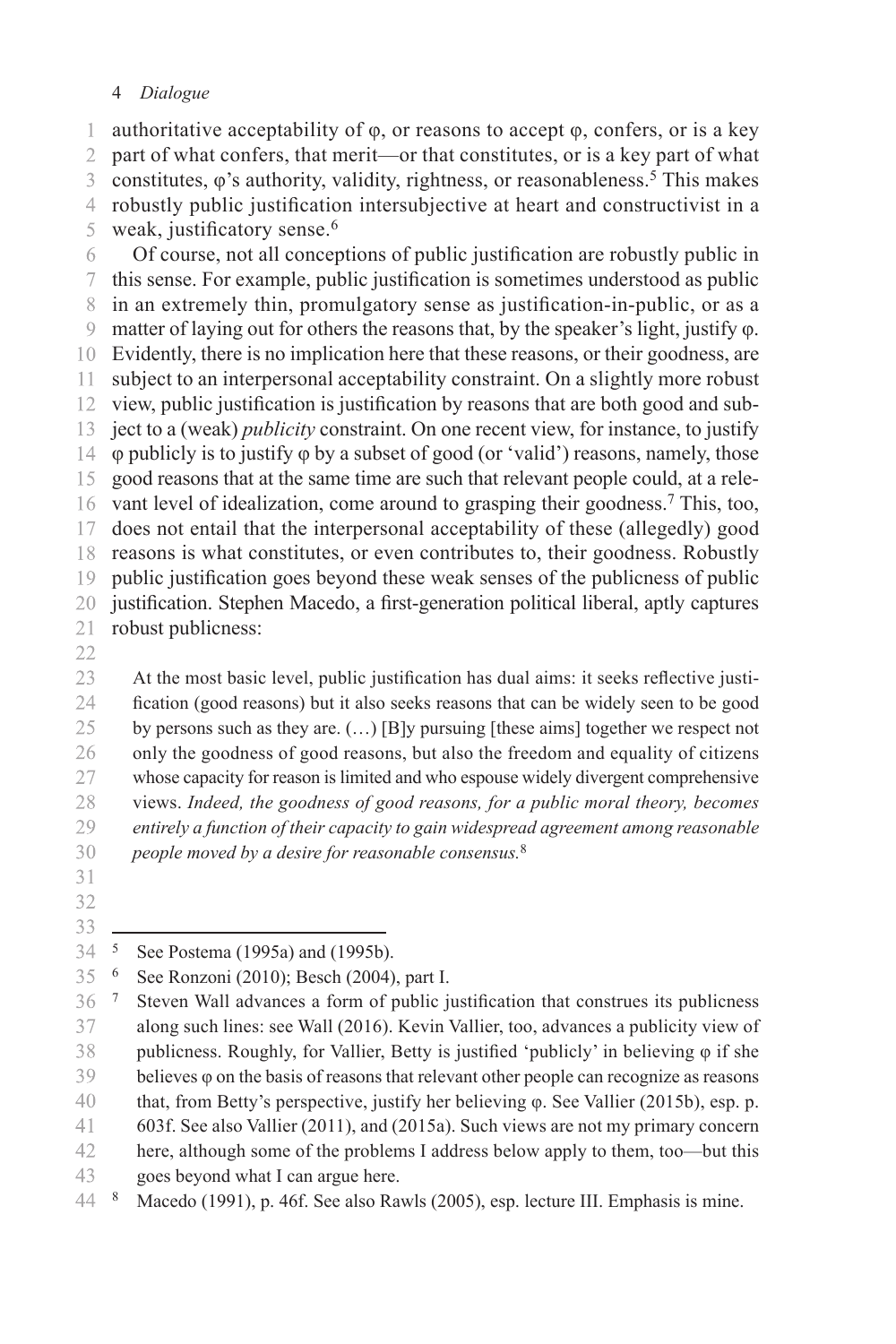The last sentence makes the relevant point: robustly public justification is robustly 1  $\overline{2}$ public in the sense that it takes the goodness of good reasons to *entirely* be a 3 function of their authoritative acceptability by relevant people. Arguably, firstgeneration political liberals like Macedo, Charles Larmore, and John Rawls,  $\overline{4}$ 5 amongst others, take public justification to be robustly public in this sense.

6 Next, given its robustly public character, robustly public justification allo- $\overline{7}$ cates a strong form of discursive standing to its fully enfranchised participants. 8 To bring out what this standing is, let me assume that, where we are reasonable 9 and others are concerned, we pursue at least two aims. First, we aim to act toward them on grounds, widely conceived, that are acceptable by them—that is, 10 11 at least in principle, ideally, or given the (perhaps counterfactual) assumption that they look at things in the right way—thus, we accord them discursive 12 13 standing. Second, however, we also aim to act toward them on grounds that, 14 at least as far as we can tell, are good. This entails that reasonable people can 15 accord others at least *two* kinds of discursive standing, depending on how they 16 relate these two aims to one another. 9

17 First, we might accord others *derivative* discursive standing. When we accord 18 this standing, we aim to act toward others on grounds that are good and accept-19 able, but we take the acceptability of these grounds, or valuable forms of it, to derive from a proper appreciation of their goodness. Thus, we seek "ideal" 20 21 unanimity (Thomas Nagel) or "normative" consent (David Estlund). 10 Second, we might accord others a stronger, *constitutive* form of discursive standing. 22 23 Where we accord others this standing—or, as I shall also say, were we accord 24 them discursive respect—we aim to act on grounds that are good and acceptable, 25 but we take the goodness of these reasons to (at least partly) depend on, or be 26 constituted by, their acceptability. As the last passage quoted above reflects, 27 Rawls-type public justification allocates to its fully enfranchised participants 28 standing of this second, stronger kind.

29 We can describe conceptions of robust public justification as allocations 30 of discursive respect: they prescribe that some form of constitutive discursive 31 standing be allocated to each fully enfranchised participant, and lesser dis-32 cursive standing, if any, to other people. As I argue in more detail elsewhere, 33 allocation profiles of discursive respect can differ in various (interdependent, as we shall see later) dimensions, including what we might refer to as their 34 'scope,' 'depth,' and 'discursive purchase' *—* we might call this the 'matrix of 35 discursive inclusion.'<sup>11</sup> The following provides a working notion of these 36 37 three dimensions.

<sup>&</sup>lt;sup>9</sup> The discussion in this section follows the exposition of discursive respect and its 40 41 dimensions in Besch (2014).

<sup>42</sup> <sup>10</sup> See Nagel (1991), p. 33f; Estlund (2008), p. 10.

<sup>43</sup>  $11$  For a specification of these dimensions and an account of their interdependence: see 44 Besch (2014), and below.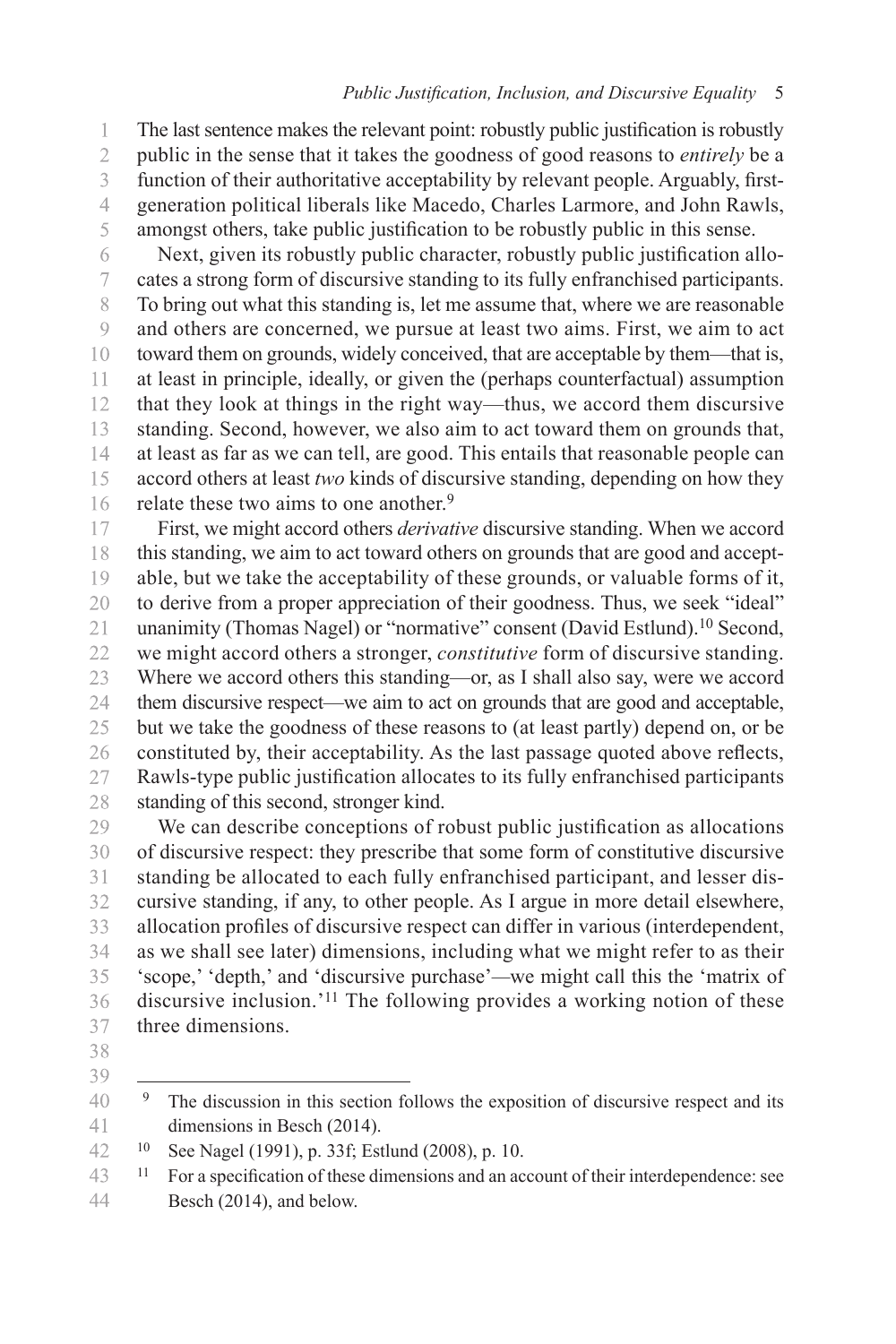To begin with scope, we ask questions about scope when we ask questions 1  $\overline{2}$ such as: 'Who counts, or should count, as a fully enfranchised participant in 3 public justification, or as a full member of its constituency?' or 'Who or what merits discursive respect?'. Questions about the scope of discursive are ques- $5$ tions about the range of actual or possible others to whom we accord, or should accord, constitutive discursive standing. Next, take depth. We ask questions 6 7 about the depth of discursive respect when we ask, e.g., how fundamental in the order of justification the things are that (allegedly) depend for their authority 8 on their (qualified) acceptability by (some) other, actual or possible people. For 9 example, are these first-order practical reasons only? Do they also include more 10 fundamental, general moral or political principles? Is an acceptability require- $11$ 12 ment in some form applied even as a constitutive requirement of all practical 13 reasoning, as some Kantian moral philosophers would have it?<sup>12</sup>

 Especially relevant here is discursive purchase—an often-neglected dimen- $14$ sion of discursive respect that is rarely recognized as a relevant dimension of 15 16 such respect in its own right. Often, it seems, purchase is construed as a mere 17 function of the degree in which justification standards idealize, while its im-18 portance is seen as secondary to the importance of identifying suitable levels of idealization. It is true that idealization and purchase are tied together. As I  $19$ 20 argue elsewhere, high degrees of idealization entail low degrees of purchase, 21 and high degrees of purchase require low degrees of idealization; it does not  $22$ follow, though, that purchase is systematically secondary to idealization. 13 What 23 we should take to be the systematic ordering between these things depends on the underlying aims of robust public justification—where some candidate aims 24 25 favour high degrees of idealization, and others high degrees of purchase. But 26 let me set this matter aside now, and treat purchase as a legitimate and relevant dimension of discursive respect. What I shall say suffices for my present 27 purposes; for a more thorough picture, it is best seen in conjunction with 28 what I say elsewhere.<sup>14</sup> 29

30 As I understand the notion, we consider the purchase of an agent's discursive  $31$ standing when we consider what degree of normative influence in relevant justi- $32$ fication practices this standing accords to that agent, given her actual deliberative resources, widely conceived (so as to include whatever views, volitions, 33 34 skills, attitudes, capacities, and so on, she actually draws on in her practical 35 reasoning). Purchase so construed is not a matter of the normative influence of 36 non-actual, ideal agents in justification practices, nor is it a matter of the influence of actual agents with idealized resources. Instead, it is a matter of the 37 normative influence of actual agents, given their actual deliberative resources, 38 39

- 43  $13$  See Besch (2017a).
- $14$  See ibid.; Besch (2014). 44

 $41$ 12 For example, consider the status that Onora O'Neill accords to her "requirement of 42 followability": see O'Neill (1988), p. 716f, and (2000), chapter 1.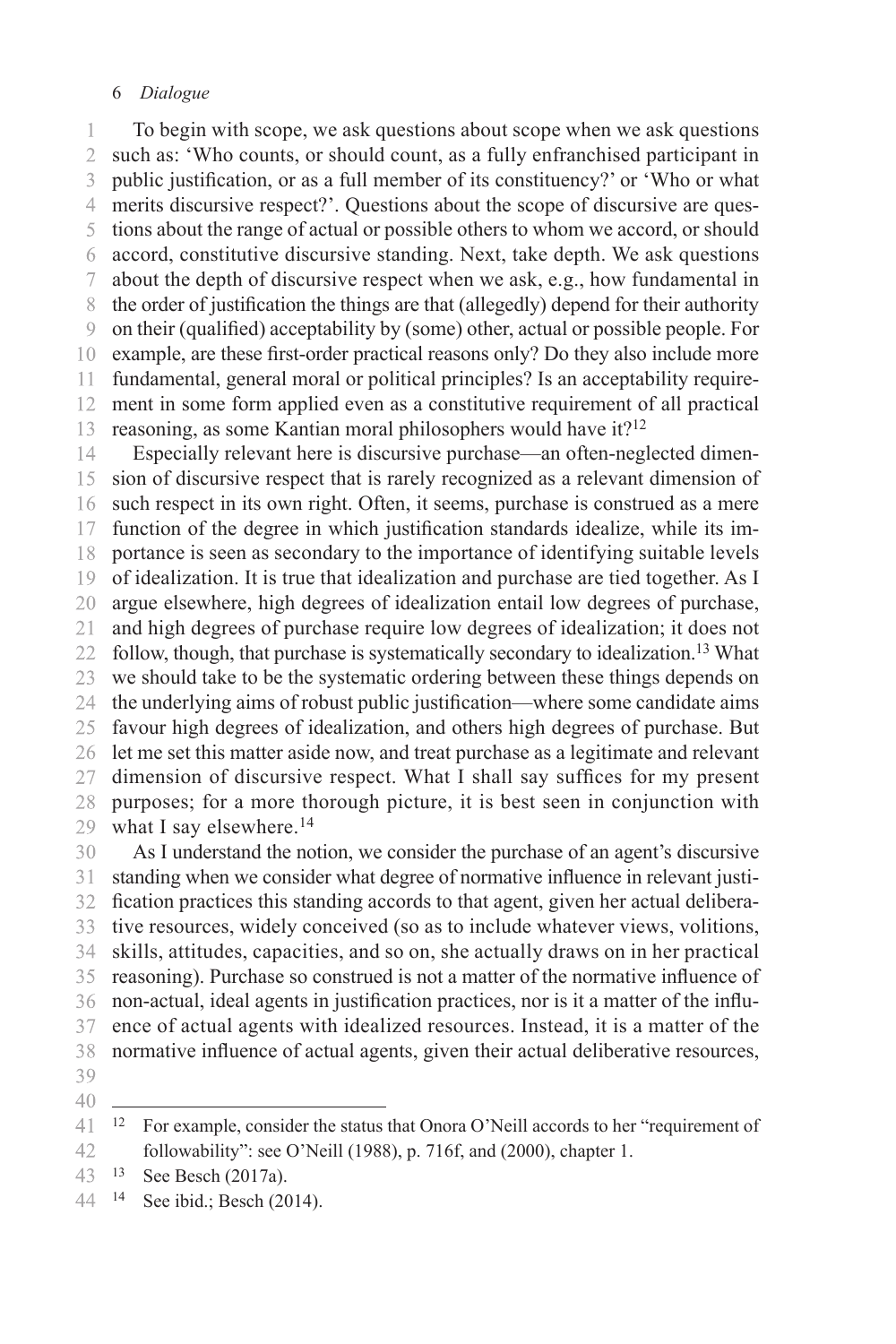in relevant justification practices. In a sense, therefore, purchase helps to earth 1  $\overline{2}$ the normativity of justification: it helps to describe what normative distance 3 there is, if any, between how actual agents actually go about their practical reasoning, and how they would have to go about their reasoning in order to do  $\overline{4}$ 5 so in ways that relevant justification practices construe as authoritative. And, 6 evidently, purchase is especially relevant in relation to emancipatory intuitions— 7 assuming that emancipation (rightly or wrongly, for better or worse) requires 8 that real people such as they are be accorded a meaningful level of normative  $\circ$ influence in matters that affect them.

 Discursive respect can take many forms that greatly vary in purchase.  $10<sup>1</sup>$ 11 To see how, recall that such respect involves an aim of acting on 'acceptable' 12 grounds. When is φ 'acceptable'? Many modally different answers are possible. 13 For example, consider:

 $14$ 15

(1) Paul accepts/does not reject  $\varphi$ .

- (2) Paul is not committed to reject φ in light of his actual views and volitions.
- (3) Paul would not reject φ in light of views and volitions he would/could have if he was ideally reasonable/rational (as we define this).

Evidently, the purchase that discursive respect can have for its recipients will 20 21 vary greatly depending on what we take acceptability to require. Take two extreme examples. First, consider, say, *actualist* discursive respect—a conception of 22 discursive respect that takes it that proper 'acceptability' requires something 23 24 like (1) or (2). On such a conception, Betty's constitutive discursive standing 25 can have a high degree of purchase. If Betty cannot now accept φ coherently, 26 given her actual views and volitions, this would count as showing that φ is not 27 suitably acceptable by her. This seems to give her a veto: her 'no,' it seems, 28 counts for a 'no.' Contrast this with *counterfactualizing* discursive respect—or 29 a conception of discursive respect that takes it that proper 'acceptability' requires 30 something more like (3). On such a view, Betty's discursive standing can have 31 very little purchase. That she cannot now accept φ coherently, or is committed 32 to oppose  $\varphi$ , might not count against  $\varphi$  at all. For her rejection of  $\varphi$  could be countered by the consideration that she would not reject φ if she appreciated 33 34 matters in a different, and, as *others* see it, more reasonable or rational light. 35 Thus, Betty's actual views and volitions here might become irrelevant: her 'no' 36 might not count for a 'no.'

37 Actualist discursive respect gives greatest normative weight to the actual 38 views and volitions of people, or their actual deliberative resources. Once we start to normatively qualify, constrain, or launder these views and volitions, 39 their impact *decreases* and a gap opens between the actual acceptability and 40 41 the normative acceptability of our grounds. This gap widens as these qualifications become normatively more remote, or harder to meet, relative to people's 42 43 actual views and volitions, or their actual deliberative resources. And, as it widens, the normative influence of their actual views and volitions decreases—and with 44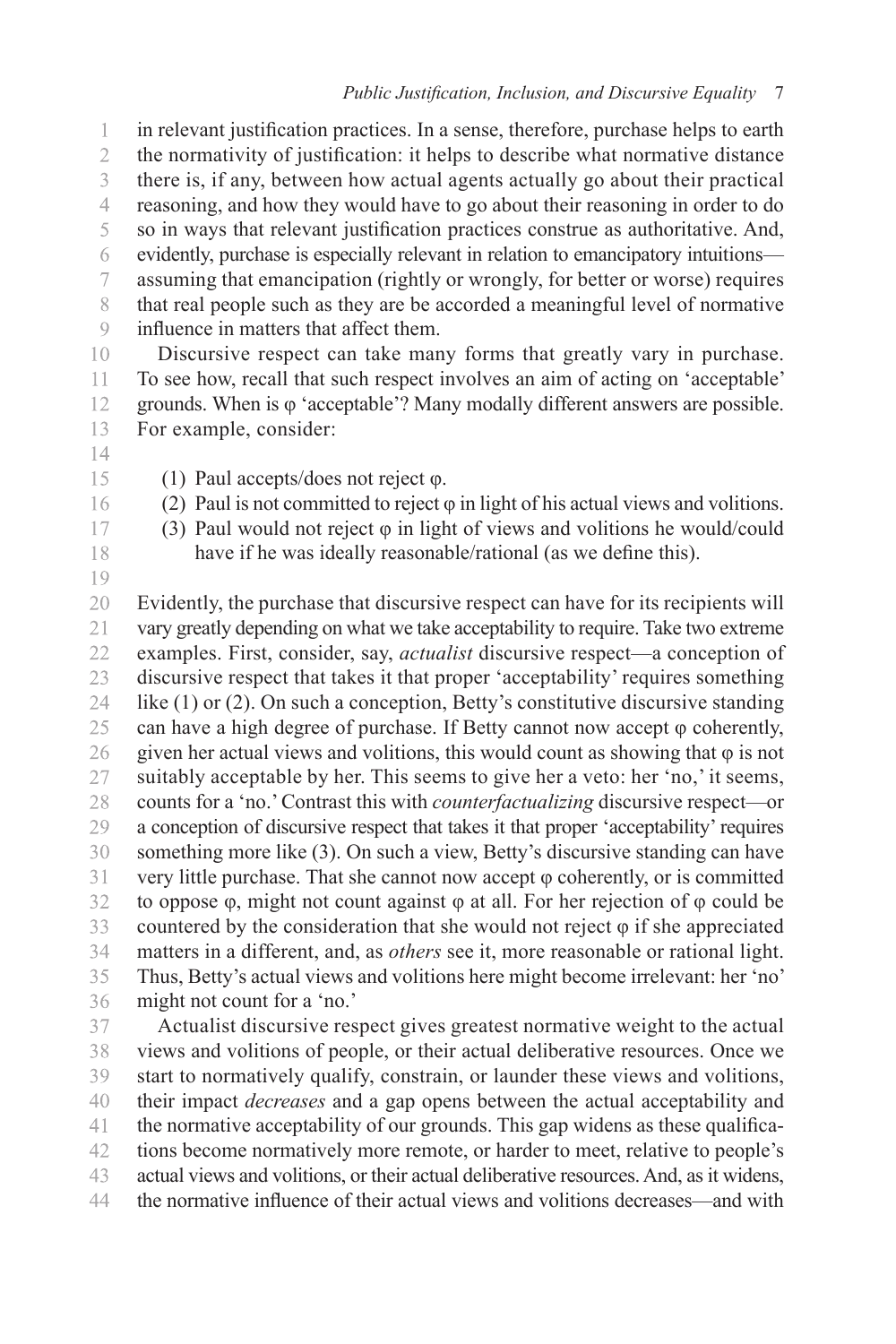this decreases the purchase of their discursive standing. Take again a coun-1 terfactualizing view. My discursive respect for you can have fairly little significance for you if you know that it allows me to take my reasons to be suitably  $3 -$ 'acceptable' by you even if the actual you, in light of your actual views and volitions, could never actually accept them. 5. Two more remarks are in place. First, I index discursive purchase to an 6 7 agent's *actual* deliberative resources. An alternative is to index it to the ideal resources of ideal agents, or the idealized resources of actual agents. As will emerge in Section 5 , below, one reason to set aside these possibilities here is 10 this: a focus on actual deliberative resources helps to keep in view potentially relevant forms of discursive inequality. Second, purchase and scope are linked:  $11$  $12$ constraints on the scope of public justification can often be translated into purchase-determining qualifications of the sort of acceptability that public 13

justification seeks (and *vice versa*).<sup>15</sup> For example, if acceptability by reasonable 14

people justifies, what justifies is reasonable acceptability. Still, we should not 15 16 subsume purchase under scope (or *vice versa* ). Purchase is useful in assess-

17 ing in what way, if any, non-ideal public justification accords to people equal

18 discursive standing (or so I claim). At any rate, it is relevant here as my focus

is on views of public justification that, in one way or other, aim at a "basic 19

structure of justification"<sup>16</sup> that make questions of equality and emancipation, 20

21 and with this of equal discursive purchase, relevant.

22

#### **3. Political Liberalism**  23

24 I now turn to Rawls's political liberalism, or one reading of the idea of public 25 justification at its core. On this reading, which I call the 'deep view,' public 26 justification has a special position in the matrix of discursive inclusion. On the deep view, public justification not only fully enfranchises *actual* reasonable 27 people, given their *actual* reasonable deliberative resources; it also accords 28 29 them discursive respect that is deep in political liberalism's order of justifica- $30$ tion, rich in discursive purchase, yet problematically limited in its scope of inclusion. I will not here try to defend or even fully lay out the deep view, as  $31$ this would go beyond what can be done now—I do so elsewhere. 17 Thus, I will 32 employ it *heuristically*: it serves as one candidate view of the role of public 33 34 justification in political liberalism that situates one of the longest-standing, 35 recurrent concerns about the nature of that project. This is the concern that 36 some of political liberalism's core commitments stand in need of a (public) 37

38

 $41$ <sup>16</sup> See Forst (2012), p. 262.

42 <sup>17</sup> I develop the deep view as an account of Rawls's post-1985 views in Besch (1998)

43 and (2004)—the latter also extends the deep view to Macedo's and Larmore's variants

44 of political liberalism. See also Besch ( 2012 ), (2013), and (2017b).

<sup>39</sup> <sup>15</sup> There are other ways in which scope and purchase are related. See Besch  $(2014)$ , 40 and below.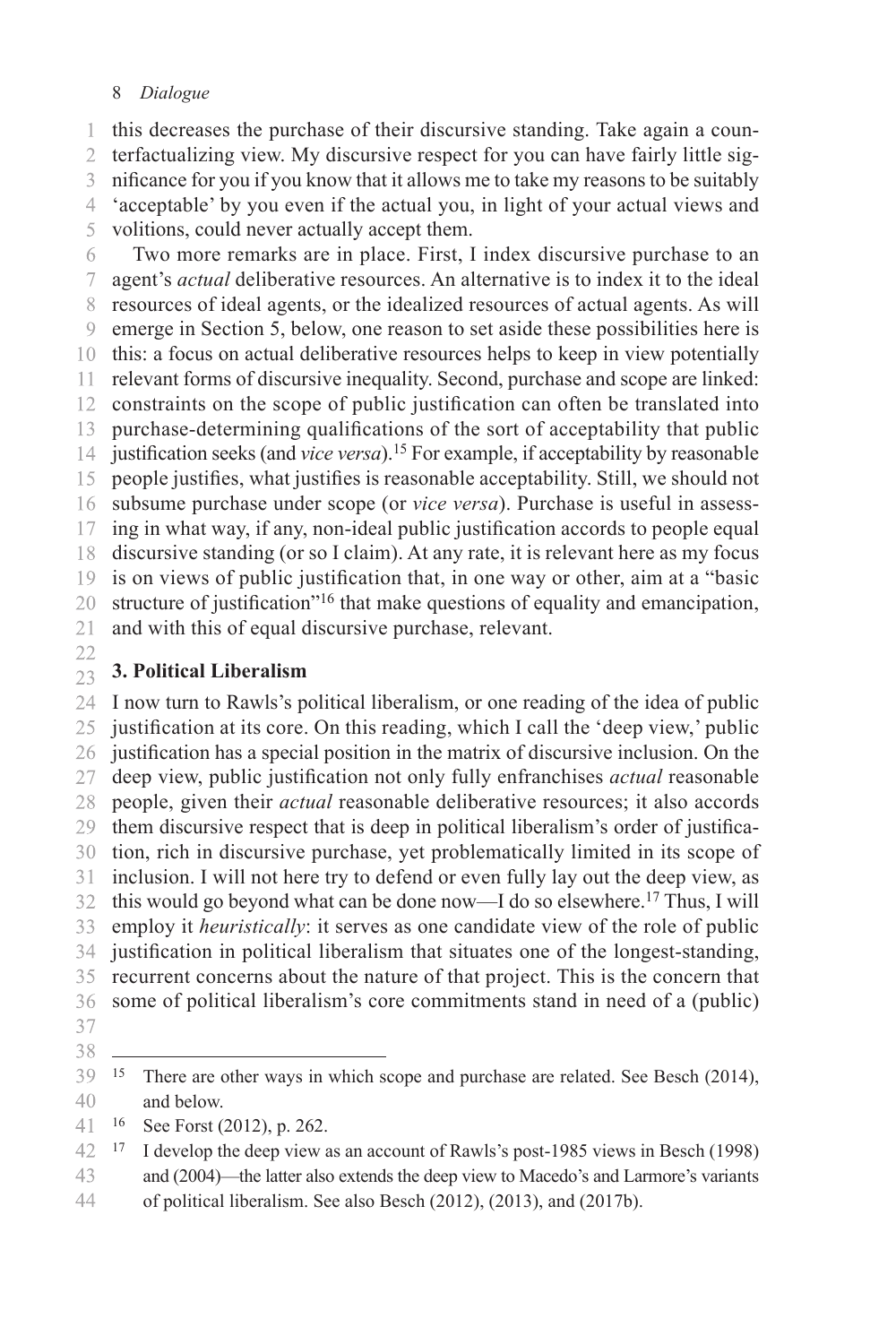justification that political liberalism seems unable to itself provide<sup>18</sup>—and this  $\mathbf{1}$  $\overline{2}$ in a way that renders political liberalism vulnerable to a charge of public 3 dogma (see below). What matters here is this problem (I shall later address  $\overline{4}$ challenges faced by attempts to respond to it). Readers who prefer a different 5 reading of Rawls hence can set aside the specifics of the deep view, so long as 6 they grant that political liberalism, on *some* relevant reading, faces a problem  $\overline{7}$ of that overall type.<sup>19</sup>

8 I start with the idea of a political liberalism. If a conception of justice,  $\varphi$ , 9 is a political liberalism, φ is liberal in content and political both in its form of justification and domain of application. If  $\varphi$  is liberal in content,  $\varphi$  allocates 10 11 to citizens basic rights and liberties of special priority, as well as all-purpose means that help citizens to make use of these rights and liberties. If  $\varphi$  is polit-12 13 ical in form of justification, it does two things. It (i) adopts the *constructivist* 14 standard that reciprocal, equal acceptability by reasonable people justifies. And, importantly, (ii) it attaches a *populist*<sup>20</sup> interpretation to that standard: 15 16 that is, it interprets the standard such that  $\varphi$  fails to meet the standard, or fails to qualify as reciprocally acceptable by reasonable people, already if φ is the 17 18 *actual* subject of reasonable disagreement between these people (where reason-19 able disagreement is defined as disagreement that can arise between reasonable 20 people).<sup>21</sup> (i) and (ii) are at the core of Rawls's political constructivism. And, 21 for some political liberals, they are at the heart of an idea of political justification that fully respects reasonable people as free and equal.<sup>22</sup> Not least, if  $\varphi$  is 22 23 political in its domain of application, φ does two things. φ regulates only the 24 basic structure of a given society, or its most important social, political, and

25 26

38  $20$  Gaus (1996), p. 130f.

<sup>27</sup> <sup>18</sup> For an early version of this concern: see Hampton (1989) and (1992); Campos (1994).

<sup>28</sup> <sup>19</sup> It is worth adding that we may consider political liberalism in this context even 29 though its view of public justification does not *expressly* aim to serve the value of 30 *emancipation*. All we need is that this view sits well with emancipatory commitments. 31 And this it does (on the deep view). I take emancipation to require that real people 32 be accorded a meaningful level of normative influence in matters that affect them. 33 Public justification sits well with this commitment already if it accords to at least 34 some people constitutive discursive standing of high discursive purchase. And, on 35 the deep view, political liberals are (quite profoundly) committed to the view that 36 some people should have this standing—namely, reasonable people. See below and 37 the texts referenced in fn. 17, above.

<sup>39</sup> 21 Rawls provides his criterion of the reasonableness of disagreement when he writes: 40 "Let's say that reasonable disagreement is disagreement between reasonable persons." 41 (Rawls 2005 , p. 55)

<sup>42</sup>  $22$  On the idea of respect that gives rise to political liberalism's idea of public justification: 43 see the seminal Larmore (1990); Larmore (2015), esp. pp. 76-80; Macedo (1991), 44 chapter 2.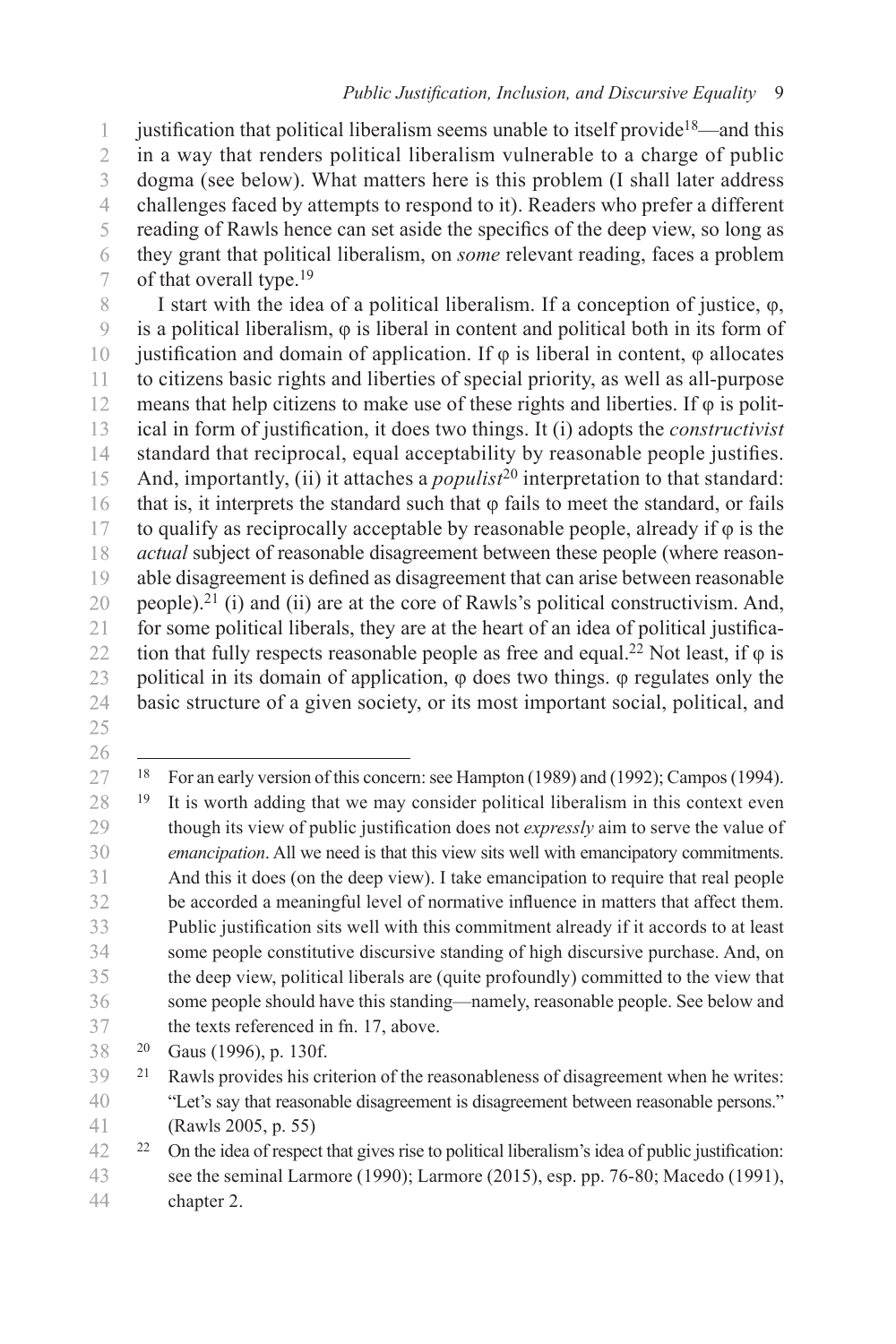economic institutions, or its domain of the political. And φ regulates this 1  $\overline{2}$ domain exclusively in terms of 'political values.' Values are political only if  $3$ they exclusively apply to this domain. But such values must also be part of the political tradition of the society under consideration. And, as Rawls focuses  $4$ on the United States and its democratic political tradition, he takes it that 5 political values favour liberal democracy. 6 7 As to the deep view of public justification, then, it contrasts with a more famil- $\delta$  iar ideal theory view. On the ideal theory view, public justification is part of ideal theory *only*, or supposes the context and normative resources of an ideal, well-9 10 ordered society of the sort prescribed by Rawls's theory of justice, *Justice as Fairness* (JF). Ideal theory public justification thus includes within its scope only  $11$ the ideal reasonable citizens of an ideal, well-ordered society. 23 Now, the deep  $12$ view of public justification does not deny that Rawls makes use of an idea of  $13 -$ 

 $14$ ideal theory public justification. But the deep view takes it that Rawls invokes an

15 idea of public justification also for other purposes, outside ideal theory.

16 Consider Rawls's argument from overlapping consensus. 24 He argues that polit-17 ical legitimacy is possible only if political power accords with a conception of justice that can gain an overlapping consensus between the reasonable comprehen-18 sive doctrines of reasonable people. This applies also here and now, outside ideal 19 20 theory. Now, a reasonable overlapping consensus matters for the purposes of legit-21 imacy because a conception of justice, if it is *in* compatible with any one of the  $22$ reasonable doctrines that reasonable people endorse, would *not* be reciprocally 23 acceptable by these people. To ensure a reasonable overlapping consensus just is a way to ensure reciprocal acceptability by the reasonable. Thus, political legitimacy 24 25 here and now requires reciprocal acceptability by the reasonable here and now. 26 Next, Rawls (notoriously) takes it that a conception of justice can gain an overlapping consensus, or can meet the standard of reciprocal acceptability by the reason-27 28 able, only if it avoids reasonable disagreement between reasonable people. Rawls 29 interprets this in *populist* terms: *actual* reasonable disagreement about φ can count 30 as evidence that  $\varphi$  is the subject of reasonable disagreement, and as such is not 31 reciprocally acceptable. Rawls also insists that only a political and liberal concep-32 tion of justice, if any, avoids reasonable disagreement. And it is for this reasons that 33 he *here and now* (re)formulates JF as a political liberalism. Taken together, these 34 things suggest that reciprocal acceptability by reasonable people plays a funda-35 mental role. It effectively serves as a standard of theory selection for the domain of 36 the political, as it states a condition any conception of justice (allegedly) must meet in order to be suitable as a basis for a legitimate exercise of political power—and 37 this applies also *here and now* , outside ideal theory. 38 39

- 40
- $41$ 23 For a recent form of the ideal theory view, consider Jonathan Quong's version of an 42 internal conception of political liberalism: see Quong (2011).
- 43 <sup>24</sup> The interpretation of the argument from overlapping consensus used here and 44 below follows Besch (1998), chapter III, and Besch (2004), part I.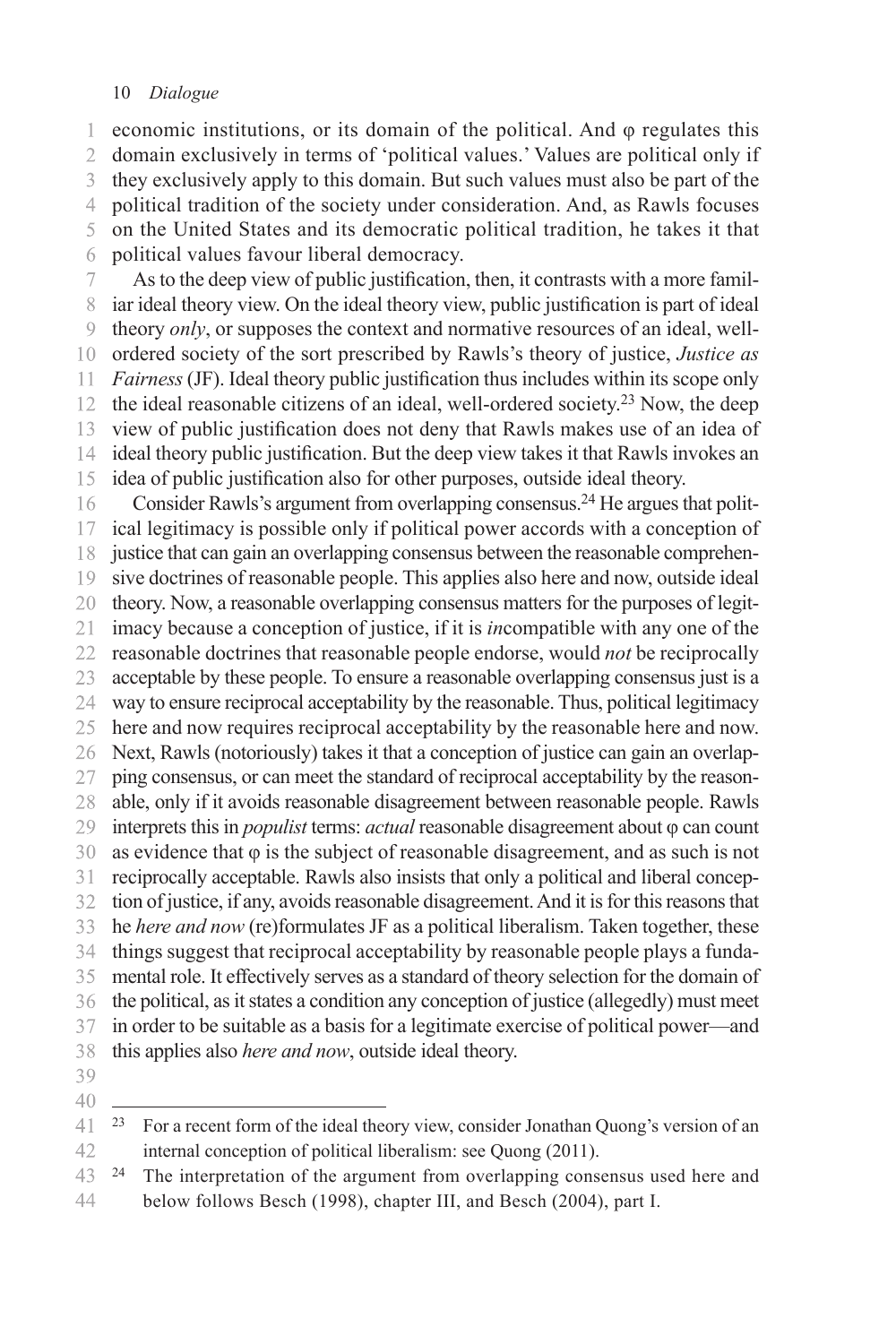$\mathbb{1}$  To now bring in discursive respect: as anticipated above, Rawls-type public  $\overline{2}$ justification allocates discursive respect that is (i) *deep* in the order of justifica-3 tion, (ii) *rich* in discursive purchase, but (iii) notoriously *limited* in scope. The  $\overline{4}$ discursive respect it allocates is deep since the standard of reciprocal accept-5 ability by reasonable people effectively serves as a standard of theory-acceptance 6 for the domain of the political. It is rich in discursive purchase as Rawls inter- $\boldsymbol{7}$ prets this standard in populist terms: at least in some cases, the fact that reason-8 able people actually reasonably disagree about  $\varphi$ , given their actual reasonable 9 deliberative resources, counts as evidence that  $\varphi$  is not reciprocally, equally acceptable by all reasonable people. As to scope, public justification is highly limited in 10 11 scope. Only reasonable people are included in its scope on equal, fully enfranchised footing, and hence enjoy full constitutive discursive standing. *How* 12 13 limited in scope public justification thereby is depends on *how much* contested 14 normative content goes into the idea of the reasonable on which public justifica-15 tion builds. As a rule of thumb, the more such content goes into this idea, the 16 more exclusionary public justification will be. Like others, I take it that this idea 17 is rich in contested normative content. Let me indicate why, on the deep view, 18 this often-voiced complaint is justified.

19 Recall that, for Rawls, political liberalism can avoid reasonable disagreement. 20 Yet the label 'political liberalism' does not refer to just any suitably acceptable 21 conception of justice, but to a conception that (i) is liberal in content, and (ii) constructivist and populist in form of justification, and that (iii) exclusively 22 23 applies to the domain of the political, and that does so by (iv) containing polit-24 ical values only. As legions of critics have observed, however, there is disagree-25 ment about the merits of these requirements. Now, if Rawls construes these 26 disagreements as reasonable, he needs to concede that political liberalism is 27 not reciprocally acceptable by all reasonable people. Yet Rawls does not draw 28 this conclusion. He takes it that only a political liberalism, if anything, is *not* 29 the subject of reasonable disagreement. Arguably, then, he cannot construe disagreement about (i)-(iv) as reasonable. And this is tantamount to building a 30 31 commitment to these requirements into the very idea of reasonableness on 32 which public justification builds.<sup>25</sup> By implication, Rawls needs to suppose,

<sup>&</sup>lt;sup>25</sup> On this reading, what political liberalism defines into its idea of the reasonable—or, 35 36 as it employs various, systematically and substantively distinct ideas, the idea it treats 37 as *politically basic* (see Besch 2012 and Besch 1998, chapter IV)—is not a commit-38 ment to *token* political value, *token* public reasons, or a *token* political conception of 39 justice. People who are reasonable in political liberalism's sense can coherently dis-40 agree about such tokens (provided other conditions are met). What political liberalism  $41$ defines into reasonableness is a commitment to (i)-(iv) (plus insularity, see below). 42 Thus, reasonableness entails a commitment to a *type* of values, a *type* of reasons, and 43 a *type* of conceptions of justice. Of course, this marks a critical reading of political 44 liberalism's idea of reasonableness. Political liberals disagree with each other as to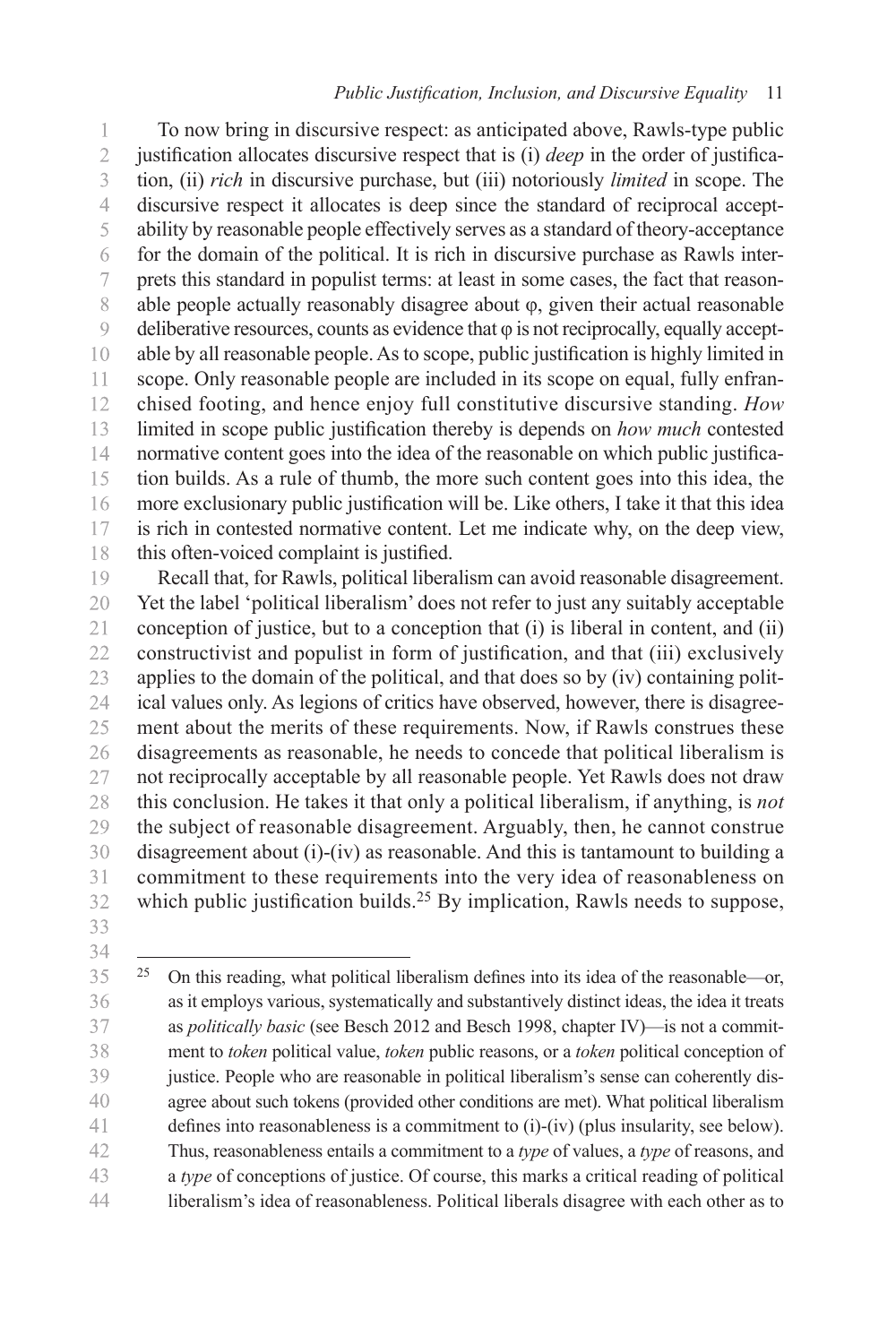as well, that reasonable people accept that reciprocal acceptability *by people*  1 2 *like them* justifies, and that public justification needs to include within its scope

 $3$ *only people like them.* This makes political liberalism "insular."<sup>26</sup>

 $\overline{4}$ The upshot: deep public justification here is justification between people who endorse the defining requirements of political liberalism. A commitment  $5$ to these requirements is part of the doxastic bedrock that public justification 6 supposes, and that everyone included within its scope is expected to share. 7 But, again, in the actual world, outside JF's ideal, well-ordered society of people who are reasonable in political liberalism's sense, there are many relevant people who relevantly contest these requirements and who hence do not pass political 10 11 liberalism's threshold tests of reasonableness.<sup>27</sup> This is why the complaint that public justification here is exclusionary is justified. In fact, in light of the above 12 13 considerations, political liberalism looks like a stretch of public dogma. 28  $14$ 

#### **4. Scope-Purchase Interdependence**  15

 What to make of this? Suppose we do not reject that a conception of justice, in 17 order to be able to here and now provide a basis for political legitimacy, must 18 here and now be justifiable in robustly public terms. A standard line of response, then, is to opt for a more inclusive form of robustly public justification—one that  $19$ builds the standard of reciprocal, equal acceptability on thinner threshold tests of 20 21 reasonableness, if any, and that hence extends discursive standing of the strong, constitutive kind to more people in moral or political matters that affect them. 22 23

24

 $30^{26}$  Estlund (2008), p. 55f.

31  $27$  Again, exemplary here: Enoch (2015), p. 121f.

32 28 Political liberals try to alleviate this problem. For example, Rawls suggests the 33 reasonable address the unreasonable by arguing "from conjecture" (Rawls 2005, 34 p. 465f); Macedo proposes a second stage of public justification that "re-engages" 35 them (Macedo 1991 , p. 61ff.), and Larmore suggests (amongst other things) that the 36 reasonable should consider not what the unreasonable actually can or cannot accept, 37 but what they would accept or reject if they were reasonable (Larmore 1996, p. 142). 38 Alas, none of this overcomes the problem: in each case, without due justification, 39 the 'unreasonable' are allocated lesser, second-class discursive standing. See Besch 40  $(2012)$  and  $(2013)$ . Larmore also offers a contextualist view of (personally) justified 41 belief that would entail that public dogma does not occur as no justification is owed 42 to the unreasonable in the first place. See Larmore (1996), parts I, III; Larmore 43  $(2008)$ , pp. 4f, 12; Larmore  $(2015)$ , p. 71f. Yet this, too, does not overcome the

44 problem: see Besch (2004), part I; Besch (2012).

<sup>25</sup> how thick in content their respective notions of reasonableness are; Larmore insists 26 that Rawls's notion is much thicker than his own; Macedo insists that Larmore's 27 notion is thicker than Larmore allows; Macedo alone readily concedes that 'reason-28 ableness' is not thin in content. On my reading, their notions are thicker than even 29 Macedo concedes. See Larmore (2015), p. 74; Macedo (1991), p. 260f.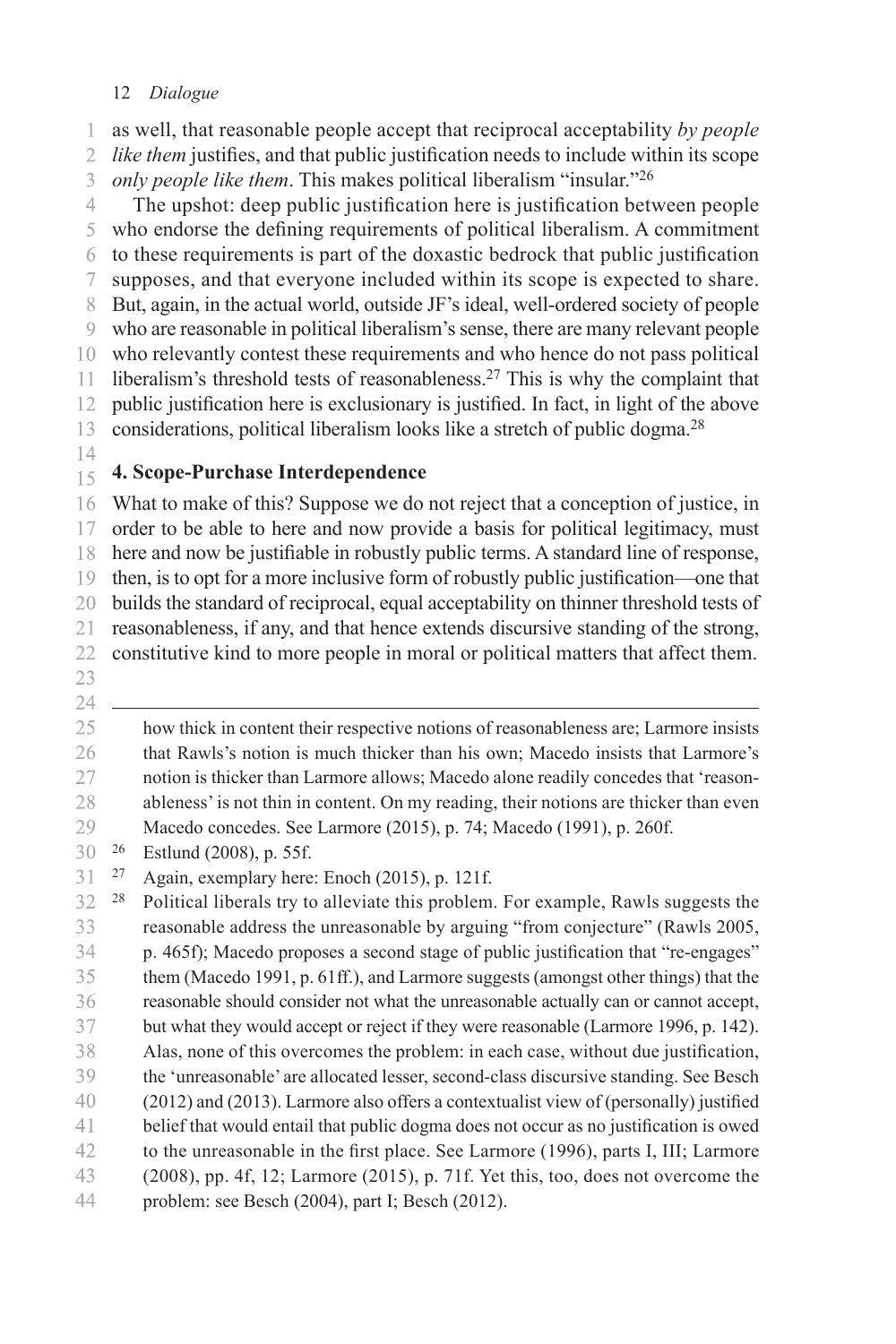At first pass, this seems compelling especially in light of emancipatory and egal- $\mathbb{1}$  $\overline{2}$ itarian intuitions. As Rawls notes, we regard ourselves as "self-authenticating sources of valid claims" <sup>29</sup> —but not only in relation to the claims we make on 3 institutions in pursuit of conceptions of the good. 30 We desire to be recognized  $\overline{4}$ 5 by others as having an entitlement to make claims on them in relation to what 6 they see as good reasons, at least in matters that affect us. One important part  $\boldsymbol{7}$ of this recognition is that they regard our non-acceptance of what they see as 8 good reasons as something that can call into question, or put in need of justifi-9 cation, the goodness of these reasons. It may or may not be the case that this desire can be met only if we are being accorded constitutive discursive standing 10 11 of much purchase. But fully enfranchised inclusion in practices of robustly 12 public justification evidently speaks to this desire. And, if a justification practice 13 allocates this strong standing to anyone, it should allocate it equally to equal 14 people. To say the least, not endorsing political liberalism's defining require-15 ments does not seem to make people *relevantly unequal* . If anyone is to have 16 discursive standing that is rich in purchase, then not only people who are rea-17 sonable in political liberalism's sense should have it.

18 In what follows, I assume that this line of response is plausible—other things 19 being equal and assuming that a conception of political justice should be robustly 20 publicly justifiable in the actual world, and not only in ideal theory. What I 21 want to do now is to turn to the two problems referred to in the introduction. 22 The first problem reflects the fact that the scope of robustly public justification 23 and the purchase of the discursive standing that such justification can allocate 24 are interdependent. The second problem reflects the complex nature of discur-25 sive equality in practices of justificatory reciprocity. Both problems call into 26 question whether a more inclusive form of robustly public justification really 27 can sit well with emancipatory and egalitarian intuitions. I shall now attend to 28 the first problem.

29 Let me suppose that fully enfranchised discursive inclusion is an important good. Still, we will need to balance this good against other, perhaps no less 30 31 important goods when it comes into competition with them. And this it does: if 32 discursive respect is rich in purchase, robustly public justification is a mixed 33 blessing. The more inclusive in scope public justification is, the more doctrinal 34 diversity is included in its scope—at least in the real world, outside ideal 35 theory. But the richer in purchase the discursive standing is that each fully 36 enfranchised person enjoys within practices of robustly public justification, 37 the stronger is the normative impact of this diversity on what these practices 38

- 
- 39 40

 $41$ <sup>29</sup> See Rawls (2001), p. 23.

<sup>30</sup> This is aligned with the views of the earlier Rawls, who sees the self-conception as 42 43 a self-authenticating source of valid claims as part of people's self-conception as 44 moral (rather than only political) agents: see Rawls (1980), p. 543f.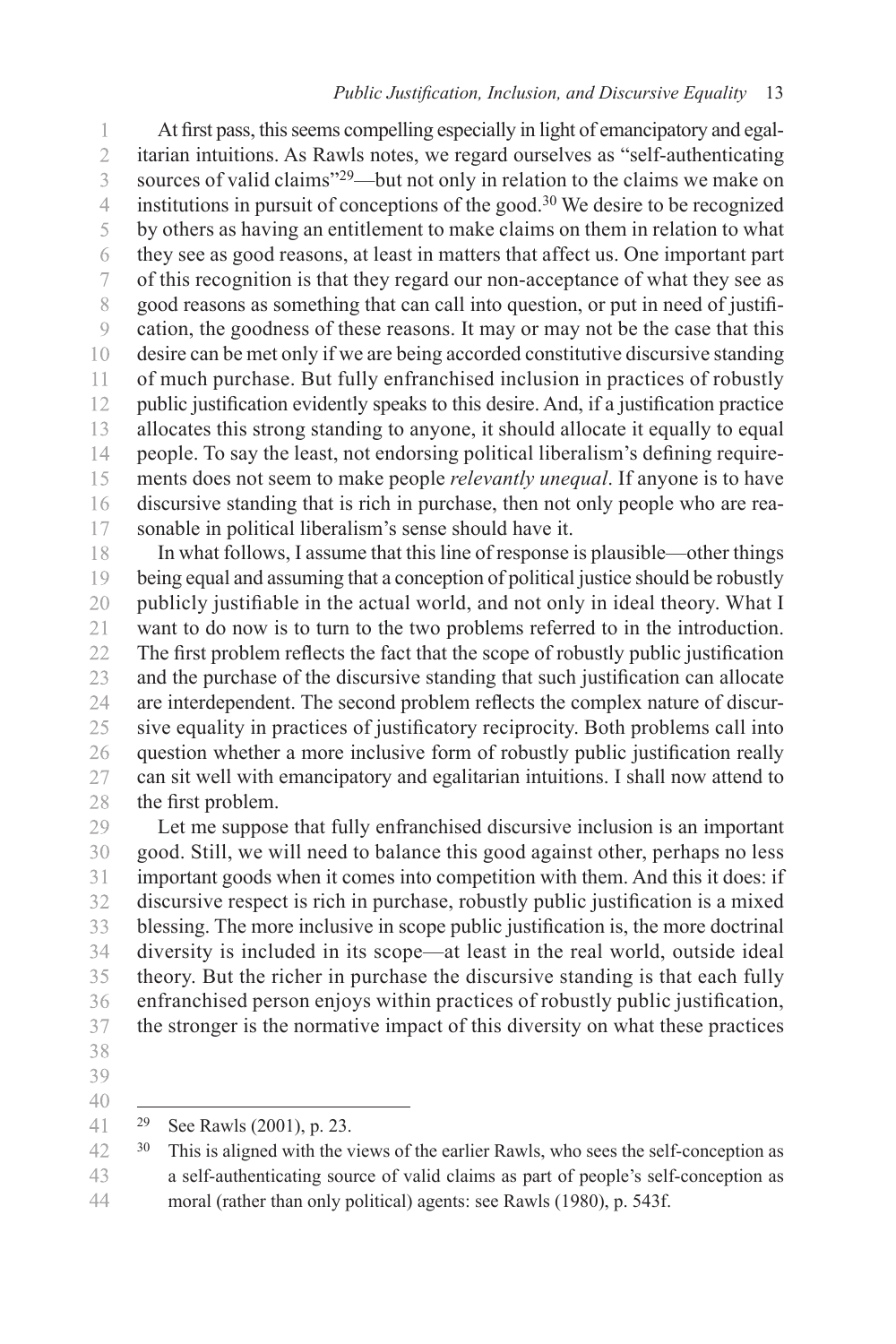may count as suitably acceptable, or justifiable. Thus, there is *scope-purchase* 1  $\overline{2}$ *interdependence* :

3  $\overline{4}$ 

 SP Given inclusive scope: the more purchase discursive standing has, the less normative content, such as political principles or value judgements, can qualify as equally acceptable by all relevant others.<sup>31</sup>

6 7

5

8 For example, suppose liberal political principles must be equally acceptable by relevant citizens, while we read the phrase 'equal acceptability' in high-purchase, 9 actualist terms: say, we count  $\varphi$  as 'equally acceptable' by others only if  $\varphi$  can 10 coherently be accepted by them in light of their actual views and volitions.  $11$ Plainly, then, liberal principles—or, by extension of argument, any other, morally interesting normative principles—cannot pass such an actualist threshold if the group of relevant citizens includes people whose moral, political, ethical, or other outlooks are inconsistent with them (and there almost always are such 15 16 people). The point generalizes: the interdependence of scope and purchase can  $17<sup>7</sup>$ have problematic implications at any level of argument at which a standard of 18 reciprocal acceptability applies as a standard of justification. It hence can have 19 these implications also in relation to the justification status of the commitment to robustly public justification, or of the view that discursive respect is important— 20 21 namely, if these things must be justified by the standard of reciprocal acceptability. 22 As has often been noted, then, inclusive robustly public justification is at 23 risk of being both self-defeating and unable to secure substantively plausible results 32 —that is, so long as it accords discursive standing that is rich in 24 25 purchase. This leaves robustly public justification (RPJ) with several options: 26 27 (i) RPJ exempts from the requirement of reciprocal acceptability all normative 28 content that no relevant person should reject (whatever content this is, but assuming it includes values that commit to RPJ and discursive respect). 29 30 (ii) RPJ accords high-purchase discursive standing exclusively to people who 31 do not reject normative content that no relevant person should reject. 32 33 If robustly public justification accords to people the kind of standing that (ii) 34 refers to, it accords them a standing such that, if they cannot coherently accept φ 35 in light of their actual views and volitions (given basic criticality and reason-36 ability), this counts as evidence that  $\varphi$  is not suitably acceptable by them. A third option, then, is to reject an actualist notion of discursive standing altogether and 37 to premise robustly public justification on counterfactualizing discursive standing 38 (David Enoch loosely refers to this as a variety of 'idealization'): 33 39

- 40
- $41$

33 Ibid. See also next footnote. 44

 $31$  The idea of a scope-purchase interdependence is developed further in Besch (2014). 42

<sup>43</sup>  $32$  Exemplary here: Enoch (2015), esp. p. 117f.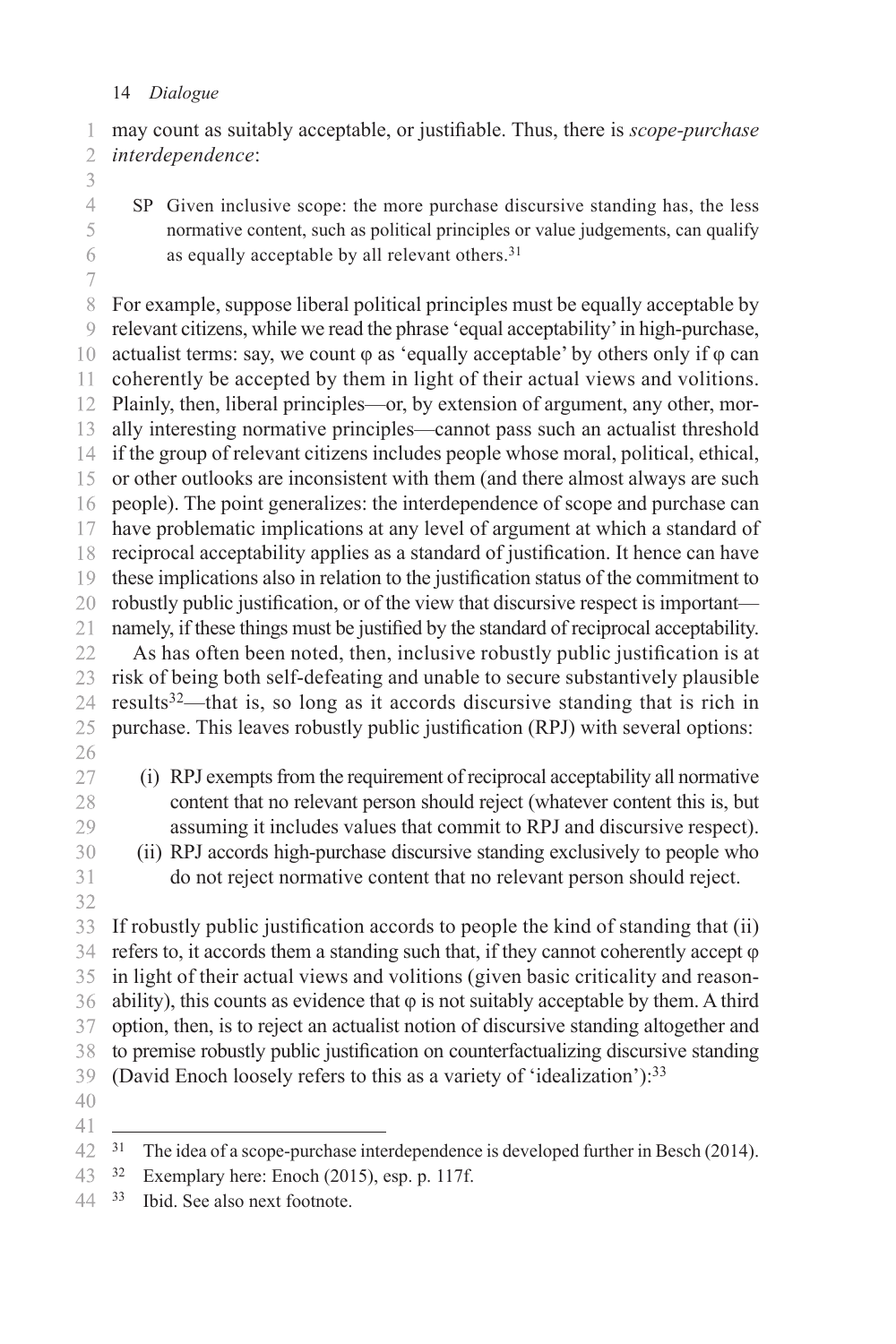$(iii)$  In examining  $\varphi$ 's public justifiability, RPJ examines whether relevant people can (could, would) suitably accept φ *provided* they do not reject normative content that no relevant person should reject.

 $\overline{3}$  $\overline{4}$ 

 $\mathbf{1}$  $\overline{2}$ 

5 For example, suppose we want to protect  $\varphi$  from likely opposition, and so decree 6 that  $\varphi$  is reciprocally acceptable by people if  $\varphi$  is such that relevant people  $\boldsymbol{7}$ would not reject  $\varphi$  if they were reasonable—where reasonableness is then 8 defined in terms that are suitably geared toward the non-rejection of  $\varphi$ . Thus, if 9 Betty-when-'reasonable' would not reject  $\varphi$ , then actual Betty's actual inability  $10<sup>1</sup>$ to coherently accept  $\varphi$  would not count as evidence against  $\varphi$ 's reciprocal accept-11 ability (rather, it would count as evidence of Betty's unreasonableness).

12 It is not clear what these three options would amount to in practice. But 13 none seems desirable from an emancipatory and egalitarian point of view. 14 Prior to further argument, the second option abandons the idea of *equal* discur-15 sive respect within inclusive scopes. And prior to further argument, the third 16 option hollows out discursive respect and with it the emancipatory value of 17 robustness in public justification: what worth and use, if any, can Betty's con-18 stitutive discursive standing have for her if φ counts as 'equally acceptable' 19 by her even if she cannot accept φ coherently in light of her actual views and 20 volitions (given basic criticality and reasonability)? Not least, all three options 21 call for an odd kind of government-house public justification: a practice of 22 public justification the terms of which are from the outset tailored to insulate 23 and protect pre-selected moral, political, or other content from likely opposition. 24 And so long as we lack reassurance that this content really is such that no rele-25 vant person should reject it—rather than content that, say, reflects the parochial 26 convictions of some dominant group or other—this seems to return us to a 27 variant of public dogma.

28 The first problem, then, is this. In light of emancipatory and egalitarian intu-29 itions, robustly public justification should allocate to people equal discursive respect that is inclusive in scope and meaningfully rich in purchase. But 30 31 robustly public justification seems unable to do so while ensuring plausible 32 conclusions and avoiding self-defeat. At any rate, it seems that if such justifi-33 cation must both be inclusive in scope and allocate high-purchase discur-34 sive standing, it has to custom-tailor its agenda or abandon its commitment 35 to equal discursive standing. 34

- 36 37
- $34$  A note on Enoch (2015) is in place. He argues that public reason liberalism—his 38 39 main target is Rawls-type political liberalism—responds to the presence of unrea-40 sonable people by adopting idealization strategies that fail "the test for when ideal- $41$ ization is an acceptable philosophical move" (ibid., p. 118) as they are not suitably 42 supported by political liberalism's underlying aims, and specifically the aim to respect 43 the freedom and equality of citizens. Enoch's focus is on two such strategies: the "exclusion" of the unreasonable from public justification, and "going hypothetical," 44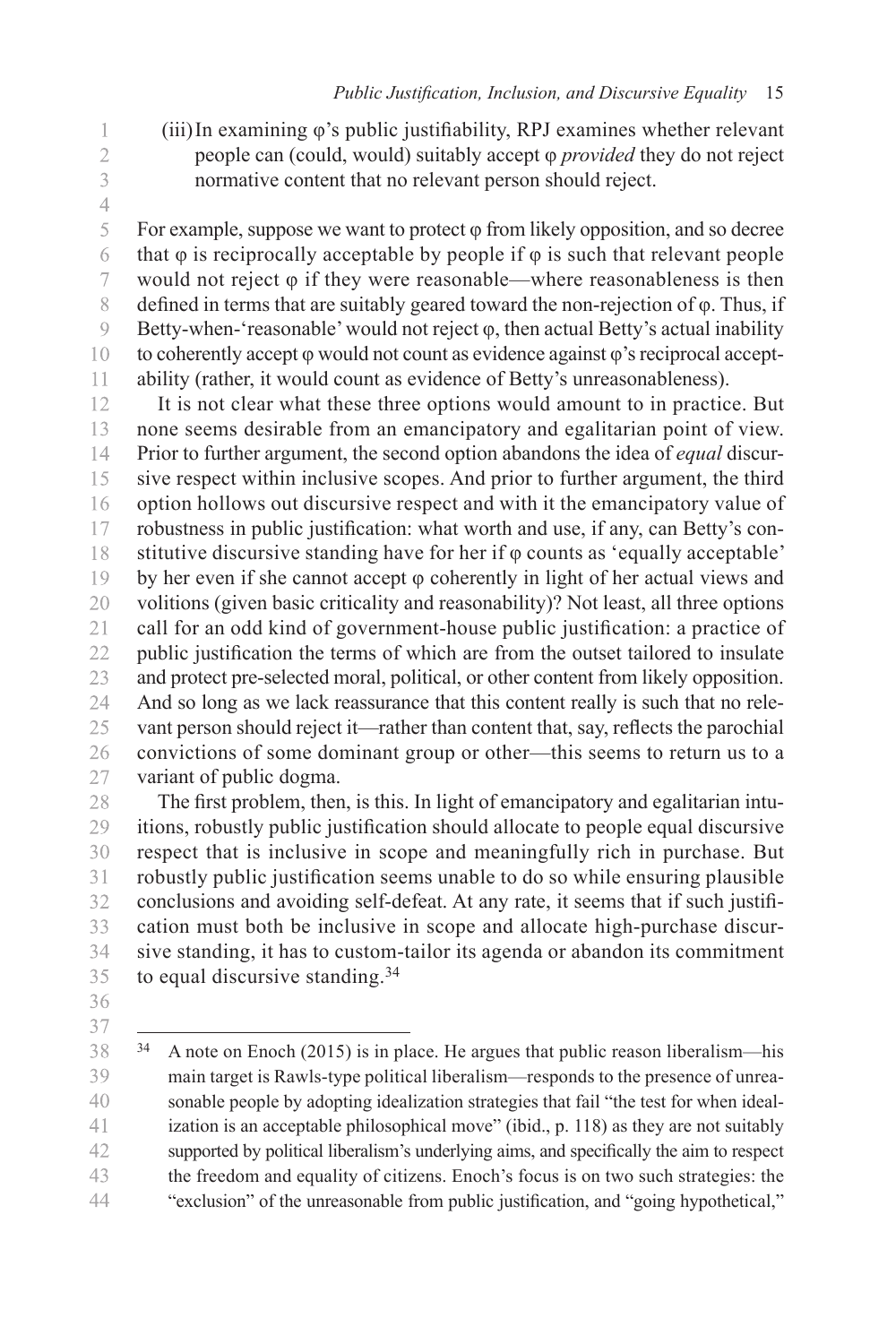#### **5. Reciprocity and Discursive Purchase**  1

 $\overline{2}$ To now turn to the second problem, let me slightly shift the focus. Justification  $\mathfrak{Z}$ by a standard of reciprocal acceptability—or justificatory reciprocity, or "reci- $\overline{4}$ procity of reasons<sup>"35</sup>—seems egalitarian at heart. In requiring reciprocal, *equal* 5 acceptability of the views it applies to, the standard seems to call for justifica-6 tion practices that accord *equal* discursive standing to their fully enfranchised  $\boldsymbol{7}$ participants—even if this standing is being accorded only within limited scopes 8 and with respect to limited agendas. Yet it is not clear in what way this standing  $\overline{9}$ really is 'equal.' I will now elaborate on aspects of the issue that have to do  $10$ with the purchase of discursive standing.

11 To begin with, two assumptions should be put into place. The first is this: 12 in a justificatory capacity, a standard of reciprocal, equal acceptability cannot 13 require just any kind of equal acceptability. It must require equal *authoritative* 14 acceptability. For example, equally incoherent, ill-informed, or unreasonable 15 acceptance cannot positively contribute to the justification status of a view 16 (or its validity, correctness, or reasonableness), nor can similarly deficient 17 rejections negatively contribute to it. The need for authoritativeness constraints 18 complicates matters. For it entails that the question of whether some view,  $\varphi$ , 19 is equally acceptable by relevant people must be crossed with considerations 20

21 22

23 which roughly is a species of option (iii), above (ibid., 120-130). Yet, insofar as he 24 targets Rawls-type political liberalism, Enoch's criticism misfires. True, political 25 liberalism does not include the unreasonable on fully enfranchised footing within 26 the scope of public justification. And, yes, it goes hypothetical at least in relation to 27 the *unreasonable* . For example, Larmore stresses that political liberalism considers 28 the interests or views of the unreasonable by imagining what they would accept or 29 reject if they were reasonable (Larmore 1996 , p. 142). But this *is* supported by 30 political liberalism's aims. For, *from the outset* , political liberalism aims to respect 31 as free and equal not all citizens, but only *reasonable* people. And, *from the outset* , 32 it fully includes in public justification only people it respects as free and equal, i.e., 33 *reasonable* people. As Macedo puts it, political liberals "respect as free and equal 34 moral beings all those who pass certain threshold tests of reasonableness: we respect 35 those whose disagreement with us does not impugn their reasonableness" (Macedo 36 1991 , p. 47). Thus, political liberals do not aim to equally include the unreasonable 37 *to begin with* . Note that this does not commit them to an ideal theory view of public 38 justification. Instead, they can adopt the deep view of public justification (see above). Enoch's objection hence builds on an inadequate reading of public reason liberalism. 39 40 The problem is not that political liberalism deploys idealizations that are not sup-41 ported by its underlying aims. Rather, the problem is that it is vulnerable to a charge 42 of public dogma—while attempts to fix this problem while keeping a commitment to 43 robustly public justification in place seem to run into the difficulties discussed above. 35 See Forst (2010), p. 719. 44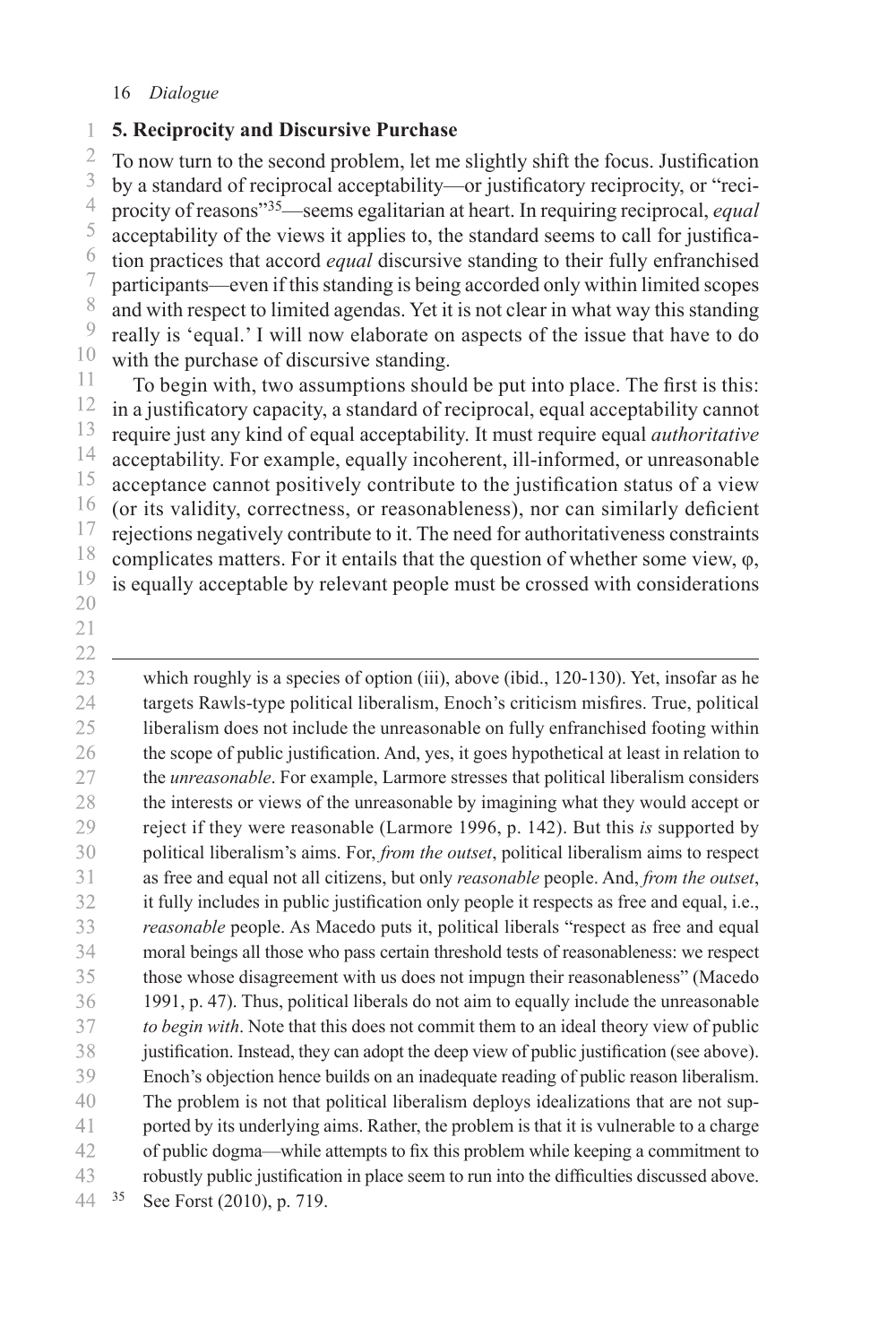as to whether meeting the underlying authoritativeness constraint is suitably  $\mathbf{1}$ 

 $\overline{2}$ available to them. (Given my present context, I shall often put things in terms of a reasonableness threshold.)  $\overline{3}$ 

 A second, initially plausible assumption is this: the 'equal' discursive standing  $\overline{4}$ 5 that practices of justificatory reciprocity allocate should be equal not just in 6 some abstract sense, but concretely in terms of its *discursive purchase* . Consider  $\boldsymbol{7}$ a justification practice, JP1, that allocates to Betty and Paul constitutive discur-8 sive standing, and hence discursive standing of the same abstract kind, but 9 applies to them different thresholds of authoritativeness such that their discur-10 sive standing has unequal purchase. Say, Paul enjoys actualist discursive respect 11 such that, if Paul cannot accept  $\varphi$  in light of his actual views and volitions, the 12 practice recognizes this as counting against  $\varphi$ , or as showing that  $\varphi$  fails to be 13 suitably acceptable by Paul. Yet Betty is being accorded counterfactualiz-14 ing discursive respect such that, if she cannot accept  $\varphi$  in light of her actual 15 views and volitions, this is not recognized as counting against  $\varphi$ , but as count-16 ing against her—say, it is counted as evidence that she is insufficiently reason-17 able, rational, right-minded, and so forth. Surely, this would instantiate relevant 18 discursive inequality: Paul has a veto, but Betty does not. Their discursive 19 standing is equal in abstract kind, and so is *up to a point* equal, but it is rele-20 vantly unequal in purchase. (We shall see below that this assumption, despite 21 its appeal, is problematic.)

22 These two assumptions suggest that the standard of justificatory reciprocity 23 calls for justification practices that do two things (amongst many others): they 24 apply authoritativeness constraints—or, given my focus: some reasonableness 25 threshold—to the members of their constituency, or their deliberative behaviour, 26 while simultaneously according them discursive standing of equal discursive 27 purchase. However, real-life justification practices may not be able to do both, 28 or be known to do both.

29 Consider another justification practice, JP2, that adopts a counterfactualizing 30 conception of discursive respect and applies it consistently to all participants: 31 say, one that defines deliberations, objections, acceptances, rejections, and so 32 on, as authoritative, or as counting toward the justification status of views, only 33 to the extent that they are reasonable—while it construes reasonableness in 34 normatively demanding terms. And suppose that these terms are demanding 35 enough to make it relevantly harder for some participants than others to count 36 as 'reasonable'—or to register 'reasonable' objections, rejections, acceptances, 37 and so forth. Say, Outstanding Betty meets these terms with ease so that her 38 voice usually counts as reasonable anyway, while Limited Paul, given his 39 limited deliberative resources, does not meet them with ease so that his voice usually counts as reasonable only after his views and volitions have undergone 40 41 (sometimes even considerable) second guessing, filtering, laundering, or revisions. I take it that Betty and Paul here have standing of unequal purchase. But 42 43 this purchase differential is now not owed to the fact that actualist discursive respect is applied to one but not the other. It is owed to the fact that Betty and 44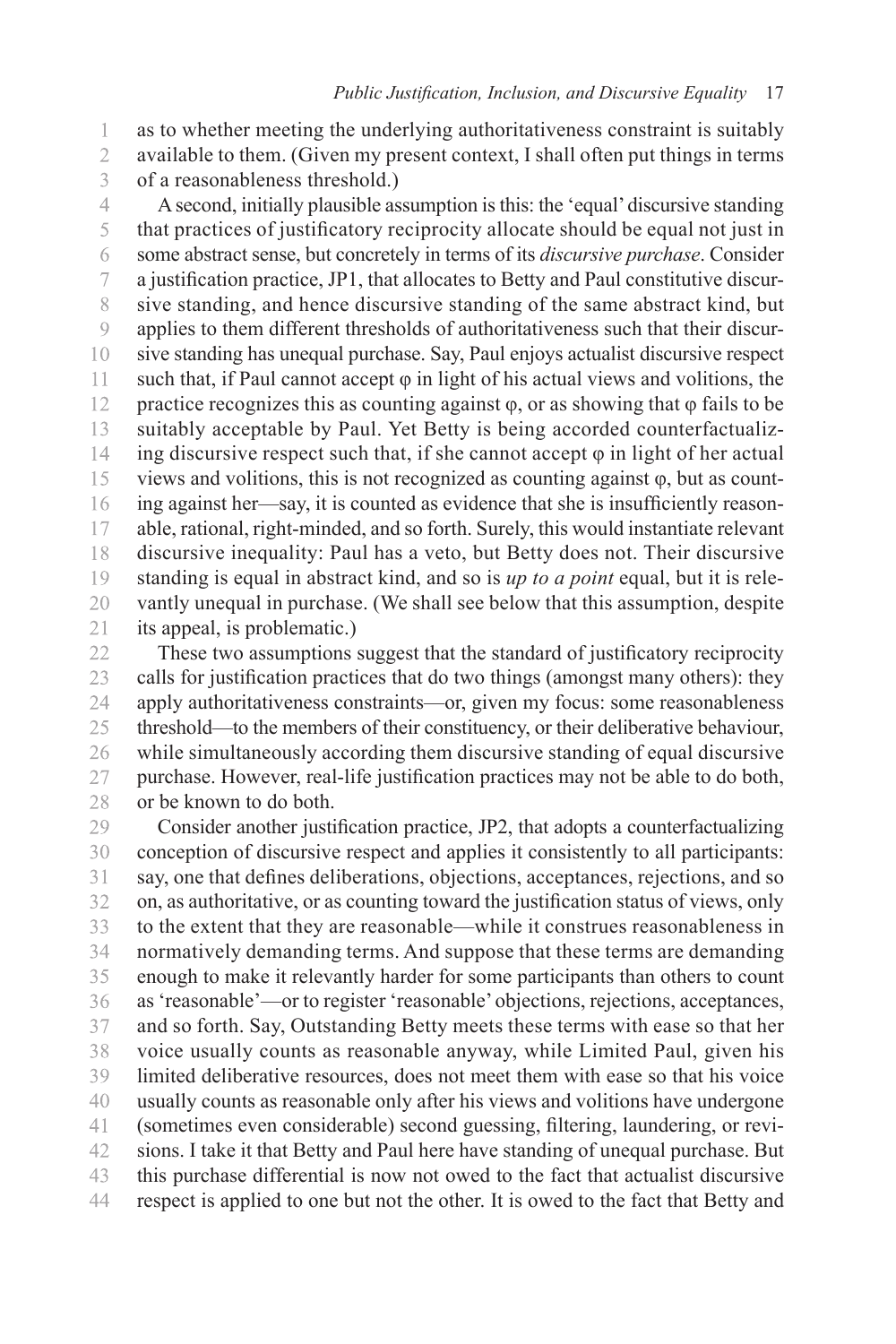Paul bring different resources to the task: given her superior resources, Betty 1  $\overline{2}$ qualifies as more 'reasonable' than Paul.

3 The contrast between JP1 and JP2 suggests a distinction between *formal* 4 and *substantive* equality of discursive standing. Let me take it that a justification practice accords to relevant people discursive standing that is formally 5 equal only if (i) it accords them discursive standing of the same abstract type 6 (e.g., constitutive discursive standing), and (ii) applies to each the same  $\tau$ 8 threshold of authoritative acceptability. A justification practice accords to people discursive standing that is substantively equal, however, only if their 9 respective discursive standing has equal discursive purchase. Thus, JP1 seems 11 further removed from the egalitarian commitments of justificatory reciprocity than JP2: JP1 accords to Betty and Paul discursive standing of the same abstract 13 kind, but that standing is neither formally nor substantively equal. By contrast, 14 JP2 accords them discursive standing that is formally equal, although it is not also substantively equal. 15  $16$  Alas, purchase differentials that result from resource differentials are unavoidable in any form of larger-scale real-life public justification. Who counts as an 17 18 Outstanding Betty or a Limited Paul in a given practice of public justification depends on how the practice defines reasonableness (assuming it adopts some  $19$ reasonableness threshold), but it also depends on what deliberative resources 20 21 people bring to the task of public reasoning. And there always are differences between our deliberative resources—or whatever capacities, skills, commit- $22 23$ ments, attitudes, views, volitions, and so on, our practical reasoning draws on. People's deliberative resources are unlikely to fall below some baseline that 24 comes with intelligent agency. But it is equally plain that their resources often 25 26 vary greatly in ways that affect how readily available it is for them to count as 'reasonable'—especially when 'reasonableness' is taken to require not just 27 basic criticality and reasonability, but, say, substantive commitments not every-28 one shares anyway. And we usually do not know just how readily available this 29 is for them at least when distant strangers are concerned—if only because we  $30 31$ do not know just what their deliberative resources are. Thus: if the standard of justificatory reciprocity calls for justification practices that allocate sub- $32<sup>°</sup>$ 33 stantively equal discursive standing, we would not know when our attempts at justificatory reciprocity succeed where large and diverse, society-scale groups 34 are concerned. But such just are the constituencies of the standard in its alleged  $35 -$ 36 main role as a standard of moral or political justification. If the standard is to be a serious candidate for this role, then something must give way. 37 38 This point is less trivial than it might seem at first sight. It suggests we reject a maximalist conception of justificatory reciprocity—call it 'deep reciprocity': 39 40

 $41$ DR  $\varphi$  is acceptable equally (or reciprocally) by Betty and Paul if and only if (i) Betty and Paul can each accept φ reasonably and (ii) meeting the threshold 42 43 of reasonableness is an option *equally available* to both, given their actual 44 deliberative resources.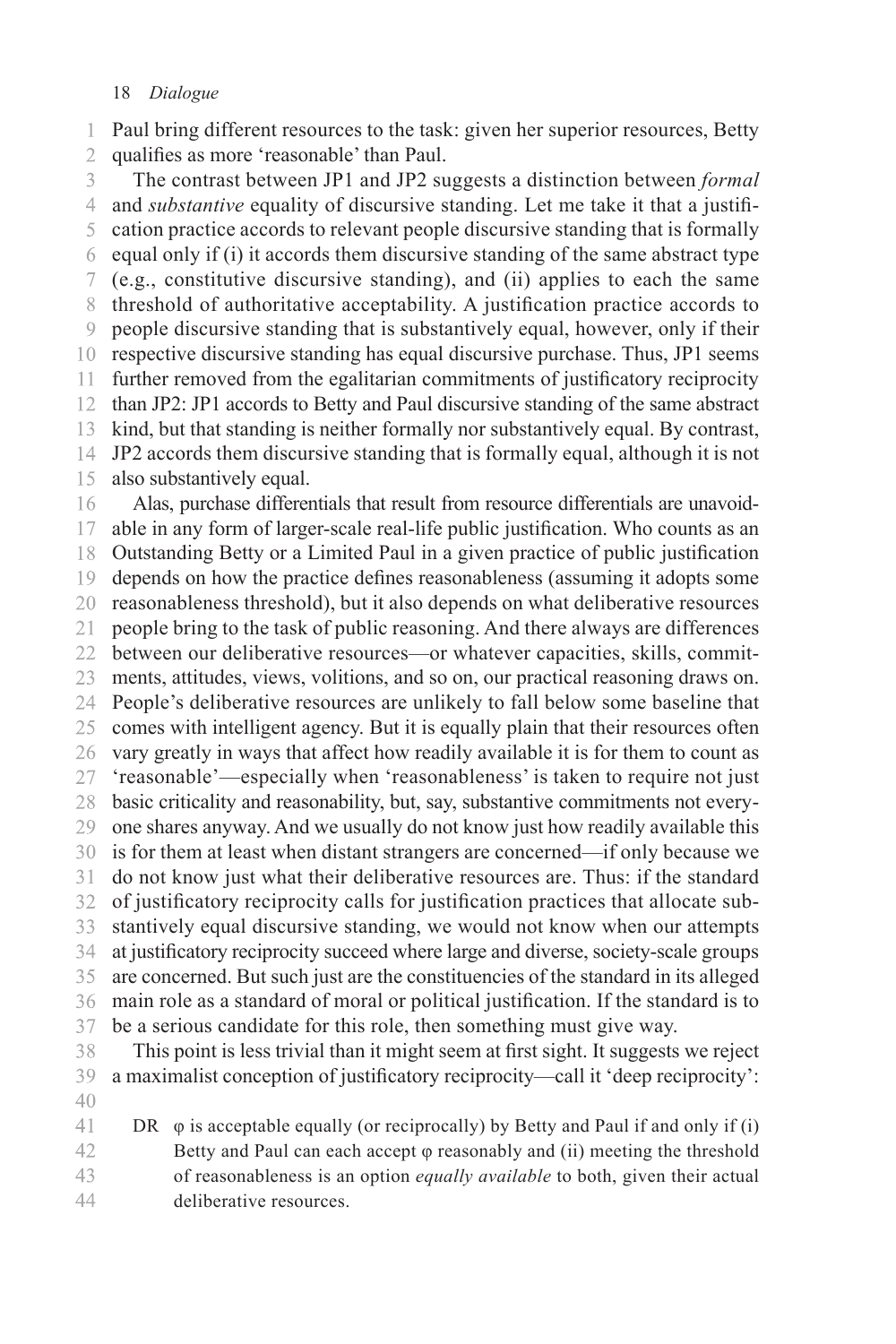Deep reciprocity requires not simply that justification practices allocate discur- $\mathbf{1}$  $\overline{2}$ sive standing that is equal in some purchase-sensitive way. Rather, it requires 3 substantive equality. This may have intuitive appeal. As we have just seen, however, it would push justificatory reciprocity out of its alleged main role.  $\overline{4}$ 5 As we do not know with relevant specificity what the deliberative resources of relevant people are, we would rarely, if ever, be able to tell whether a given 6  $\tau$ reasonableness threshold is suitably available by all relevant people. In the 8 world as we know it, then, we have reasons to set aside DR. 9 We should not fall into the opposite extreme and opt for a purchase-*insensitive*, minimalist conception of justificatory reciprocity—call it 'nominal reciprocity':

- 10 11
- 12 13

 NR φ is acceptable equally (or reciprocally) by Betty and Paul if and only if Betty and Paul can each accept φ reasonably.

14 15 Nominal reciprocity is consistent with objectionable forms of discursive inequality. 16 Consider a justification practice, JP3, which accords to all relevant people discursive standing of the same abstract type and applies to all relevant people the same 17 18 reasonableness threshold. But JP3 defines that threshold in terms that give trump-19 ing weight to moral conceptions, C, that members of Dominant Group typically 20 endorse, and members of Marginal Group typically reject. Say, JP3 counts accep-21 tances, or rejections, as authoritative, or reasonable, only if they cohere with C. 22 JP3 instantiates formal equality. Yet this would merely mask that JP3 gives full 23 discursive standing only to members of Dominant Group—thus cementing their 24 dominating influence at the level of practices of reason giving. It hence seems 25 that NR would not provide a plausible conception of justificatory reciprocity.

26 If NR is unsuitable, a more familiar conception of justificatory reciprocity is 27 not quite suitable either—call it 'strong reciprocity':

- SR  $\varphi$  is acceptable equally (or reciprocally) by Betty and Paul if and only if (i) Betty and Paul can each accept φ reasonably, given (ii) a threshold of reasonableness that is *equally acceptable* by them. 36
- 33 Strong reciprocity leads us back to the problem of nominal reciprocity, albeit 34 at a deeper level of thought. For when are reasonableness thresholds equally 35 acceptable by Betty and Paul? Surely, what matters is not their equal brute 36 acceptability, but their equal *authoritative* acceptability. Yet that Betty and 37 Paul can accept some reasonableness threshold 'authoritatively' does not 38 mean that this is an option equally open to both. Thus, SR, too, can mask relevant discursive inequality. 39
- 40

<sup>42</sup> 36 This is akin to Bruce W. Brower's view of public reasoning as reasoning by a 43 standard of equal rational acceptability given a standard of rationality that is 'equally acceptable' by all relevant others. See Brower (1994). 44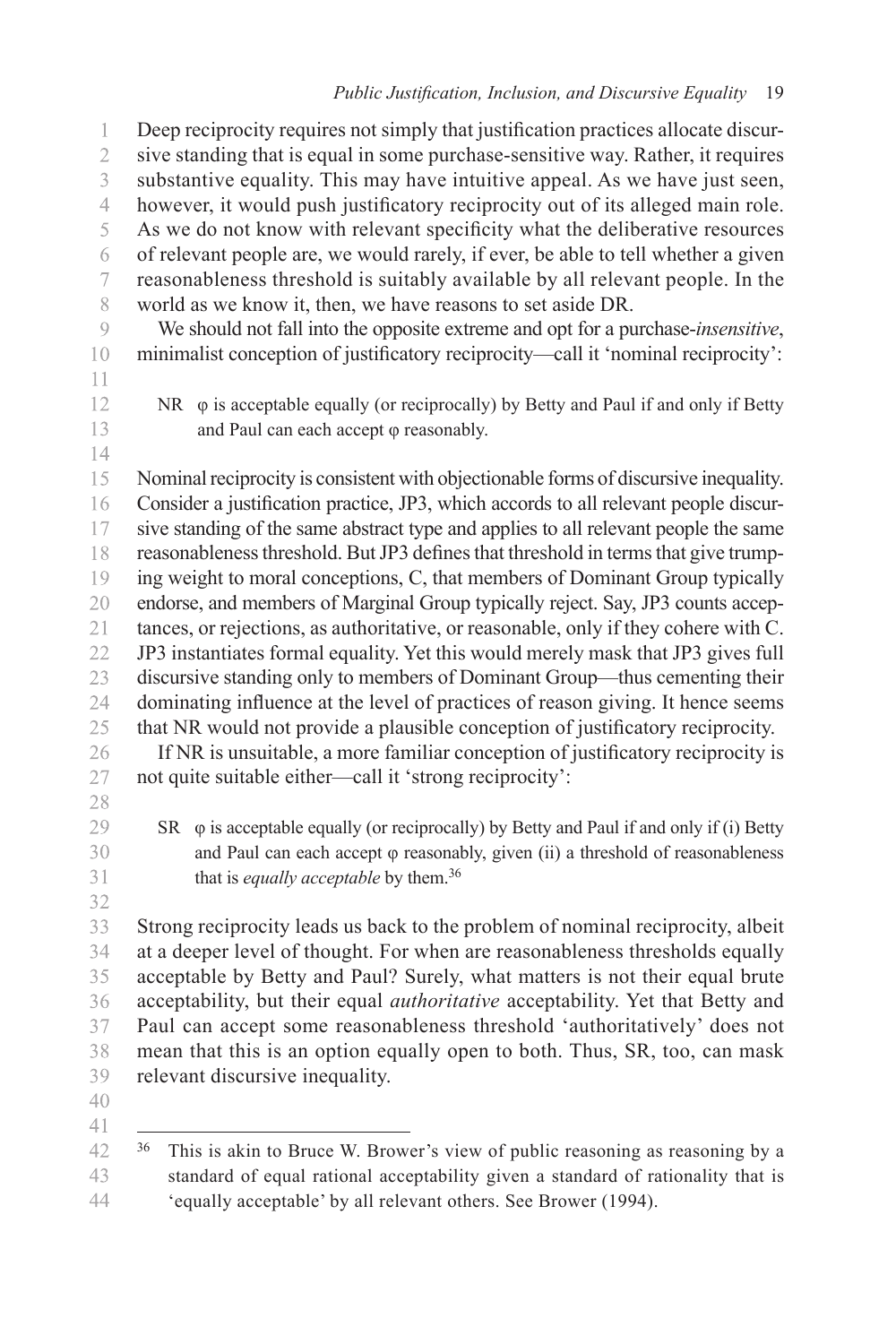The second challenge, then, is to specify the nature of discursive equality in 1  $\overline{2}$ justificatory reciprocity in a way that maintains purchase-sensitivity, but that does 3 not push the standard of justificatory reciprocity out of its alleged main role. The above suggests that a conception of justificatory reciprocity must be located in the  $\overline{4}$ normative space *between* deep reciprocity and nominal reciprocity. If purchase-5 sensitivity matters—as it seems to, not least given emancipatory intuitions—we 6 should reject purchase-insensitive conceptions of justificatory reciprocity such as  $\tau$ nominal reciprocity and with it, I suggested, strong reciprocity. However, purchase-8 sensitivity cannot take the maximalist form of deep reciprocity. The standard of 9 justificatory reciprocity is a viable candidate for the role of a standard of robustly 10 11 public justification only if either (i) it does not after all require discursive standing to be equal, or (ii) discursive standing can count as equal even when it is *unequal* 12 13 in purchase. This is an uneasy result. If we set aside (i)—given egalitarian intuitions—then if equal discursive standing is not (also) a matter of discursive 14 standing that is equal in purchase, what is it a matter of? How much *purchase*  15 16 *inequality* is compatible with justificatory reciprocity? How much is permissible, or justifi able? The target of these questions is not the importance of discursive 17 18 equality, but the view that justificatory reciprocity is a natural ally of egalitarianism at the level of discursive inclusion. For it is not clear what kind of discur- $19$ sive equality, if any, justificatory reciprocity can require.  $37$ 20

21 Let me add one more point. One manoeuver that is possible here surfaced 22 earlier: we might index the purchase of an agent's discursive standing not to 23

<sup>37</sup> As an anonymous reviewer notes, purchase differentials that arise through differences 25 26 in deliberative resources might sometimes be permissible. In fact, some *must* be per-27 missible if discursive equality is purchase sensitive and a standard of justificatory 28 reciprocity is to be a serious candidate for the role of a standard of justification. When 29 are purchase inequalities permissible? It is hard to tell: many initially plausible, but 30 potentially conflicting, permissibility constraints are conceivable. To sample just two, 31 consider a justification practice, JP4, which sets its bar for authoritativeness  $\psi$  such 32 that it counts discursive input about a given subject matter, S, as authoritative only if 33 this input demonstrates special expertise about S. Now consider *Best Results* (BR): 34 purchase inequalities that arise from JP's adoption of ψ are permissible only if JP is 35 more likely to recognize discursive input as authoritative that JP *should* recognize as 36 such when it adopts  $\psi$ , than when it does not adopt  $\psi$  (as assessed on JP-independent 37 grounds). In light of BR, at least some of JP4's purchase differentials might be per-38 missible. Yet factor in that JP4's participants might relate to each other in ways that constitute relevant recognitive improprieties, e.g., social biases, identity prejudices, 39 40 or Fricker-type hermeneutic injustices, widely conceived so as to not be limited to epistemic, strictly truth-related pursuits (see Fricker 2007, esp. pp. 152-169). Thus, 41 take *Impropriety Prohibited* (IP): purchase differentials within JP are permissible only 42 43 if they do *not* result from recognitive impropriety (as defined by a JP-independent 44 standard). IP might prohibit the very purchase differentials that BR permits if, say,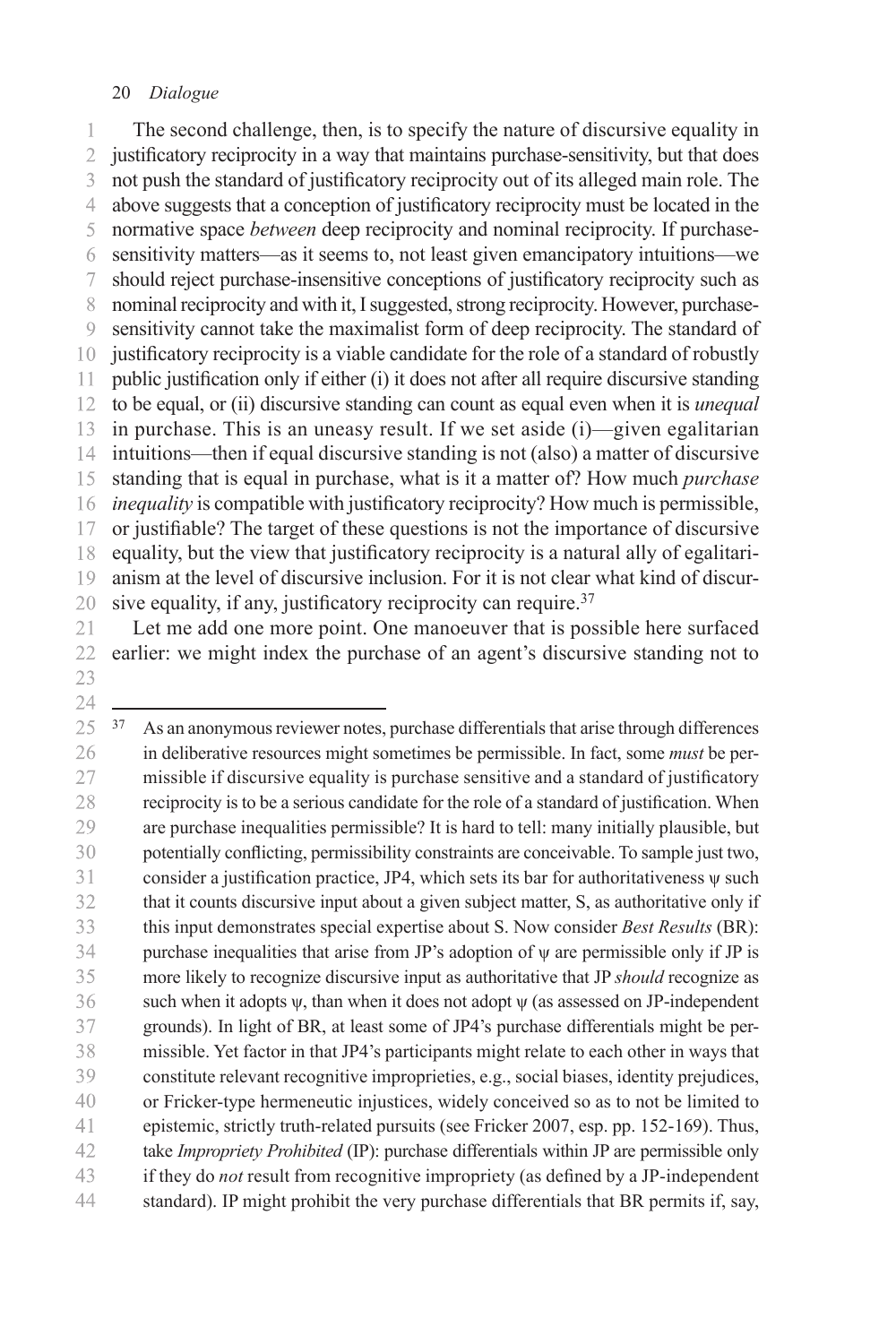the actual deliberative resources of that actual agent, but construe purchase in 1  $\overline{2}$ idealized or normalized terms. For example, we might index it to the recourses 3 that the agent should have, or would have after relevant improvement; or to  $\overline{4}$ ideal resources of ideal agents; or to average resources or minimal resources— 5 amongst other possibilities. Purchase may need to be construed in such terms 6 if we want to maintain (i) that the standard of justificatory reciprocity is viable  $\overline{7}$ as a standard of public justification and (ii) that the standard in that role calls 8 for discursive standing that is equal in purchase. After all, idealization and 9 normalization enable us to identify discursive standing as 'equal' in purchase even when it is relevantly unequal in actual purchase. However, this is a spurious 10 11 achievement. If discursive standing that is equal in idealized or normalized 12 purchase can be relevantly unequal in real purchase, equality of idealized or 13 normalized purchase can still mask relevant discursive inequality. And so the 14 question still is how much (actual) purchase inequality is compatible with 15 justificatory reciprocity, and how much is permissible or justifiable.

#### 16  **6. Conclusion**  17

18 To conclude, there can be different conceptions of justificatory reciprocity, 19 depending on how we calibrate the standard of reciprocal acceptability, or 20 the discursive respect it allocates, in the dimensions of depth, scope, and 21 purchase. Political liberalism's variant of justificatory reciprocity has high 22 values in the dimensions of depth and purchase, but an implausibly low value 23 in the dimension of scope. For political liberalism, robustly public justification 24 fully enfranchises reasonable people only, while people count as reasonable 25 only if they share political liberalism's defining commitments. This invites 26 the charge of public dogma.

27 One response to this is to opt for a more inclusive form of robustly public 28 justification. I drew out two problems that an inclusive conception of robustly 29 public justification faces. On the one hand, it needs to calibrate robustly public justification in the above dimensions in such a way that it is plausibly inclusive 30 31 in scope and rich in discursive standing, while ensuring plausible conclusions 32 and avoiding self-defeat—without public dogma. On the other hand, it needs

33 34

35 it relevantly misrecognizes some JP4-relevant people to discount their discursive 36 input just because it does not instantiate whatever BR defines as 'special expertise.' 37 As this illustrates, there can be, and are, many competing considerations that bear on the permissibility of purchase inequality. It is open how best to systematize them; and 38 39 it is open what permissibility constraints on purchase inequality we should adopt. 40 A more systematic treatment of the matter calls for an *ethic of discursive purchase* —  $41$ which is beyond the scope of my current discussion. At any rate: once we construe of 42 justificatory reciprocity in non-ideal terms and accept that discursive equality is pur-43 chase sensitive, questions about the permissibility of purchase inequality multiply— 44 bringing this out was part of the point of this section.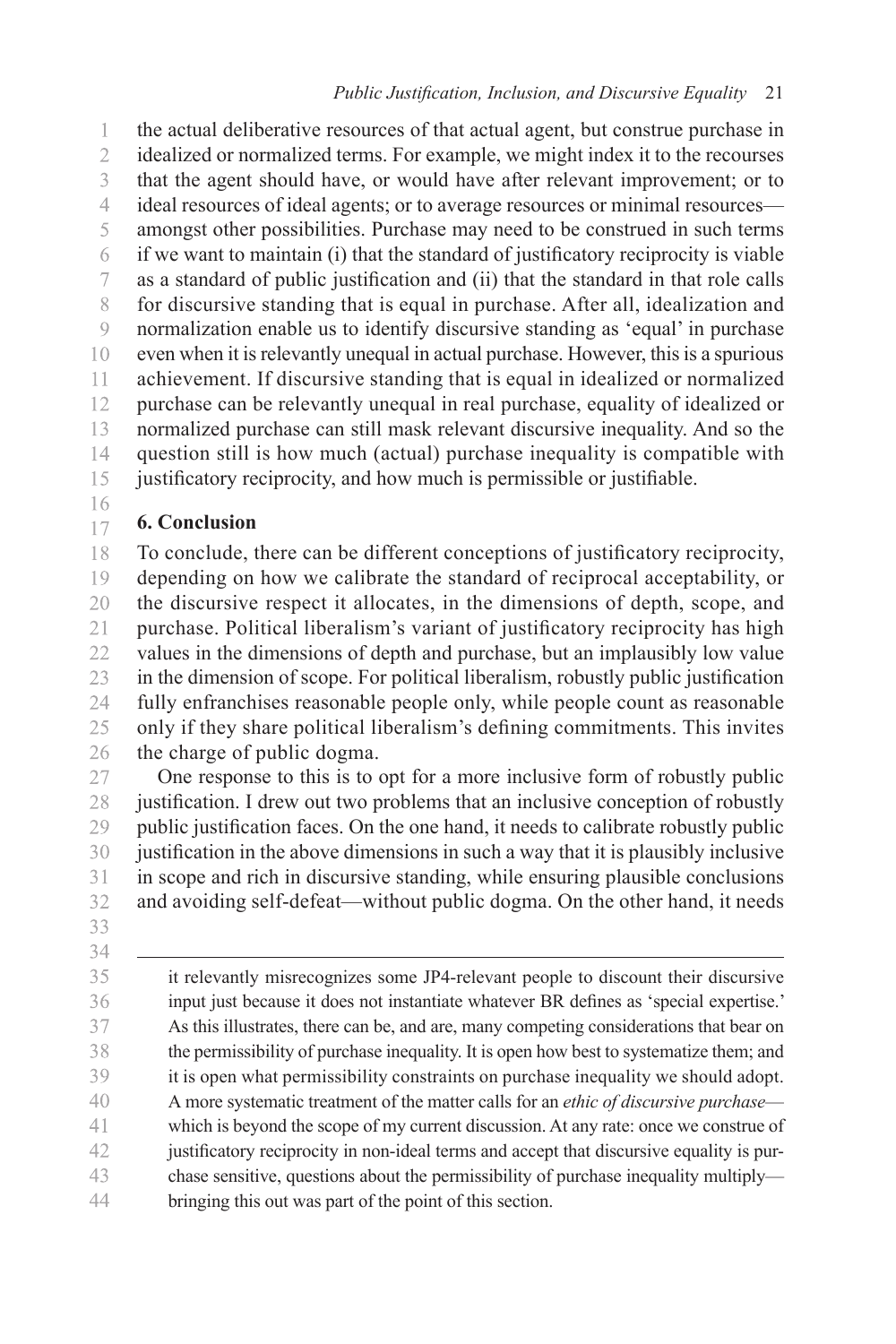to conceptualize discursive equality in purchase-sensitive terms without  $1$  $2$ pushing the standard of justificatory reciprocity out of its alleged main role. 3 Both problems go to the heart of justificatory reciprocity, or its normative 4 grammar. And both are difficult to overcome. If there are no widely shareable 5 ways to overcome them, there is no form of robustly public justification that  $6 \text{ we can with good confidence claim to be inclusive, non-dogmatic, and eman-}$ cipatory and egalitarian in the right way. 8  **Acknowledgements:**  For discussions on earlier versions of this paper or ideas included here, I am indebted to Paul Patton, Ben Cross, Jung-Sook Lee, attendees of presentations  $12$ at the University of New South Wales and Wuhan University, as well as various student groups at Wuhan University.  $13 14$  **References**  16 Arneson, Richard  $17$  2004 "Democracy is Not Intrinsically Just." In *Justice and Democracy* , eds. 18 K. Dowding, R.E. Goodin, C. Pateman, Cambridge: Cambridge  $19$ University Press, 40-58. 20 Besch, Thomas M.  $21$ 1998 *Über John Rawls's politischen Liberalismus*. Frankfurt: Peter Lang. 22 Besch, Thomas M. 23 2004 *On Practical Constructivism and Reasonableness* . PhD diss., University 24 of Oxford. 25 Besch, Thomas M. 26 2012 "Political Liberalism, the Internal Conception, and the Problem of Public 27 Dogma." *Philosophy and Public Issues* (New Series) 2 (1): 153–177. 28 Besch, Thomas M. 29 2013 "On Political Legitimacy, Reasonableness, and Perfectionism." *Public*  30 *Reason* 5 (1): 58-74. 31 Besch, Thomas M. 32 2014 "On Discursive Respect." *Social Theory and Practice* 40 (2): 207–231. 33 Besch, Thomas M. 34 2017a "On justification, idealization, and discursive respect." Manuscript. 35 Available at: https://www.academia.edu/33343942/On\_justification 36 idealization and discursive purchase. 37 Besch, Thomas M. 38 2017b "Political liberalism and public justification: the deep view." Manuscript. 39 Available at: https://www.academia.edu/25694168/Political\_liberalism 40 and public justification the deep view. 41 Brower, Bruce W. 42 1994 "The Limits of Public Reason." *Journal of Philosophy* 91 (1): 5–26. 43 Campos, Paul F. 44 1994 "Secular Fundamentalism" *Columbia Law Review* 94 (6): 1814–1827.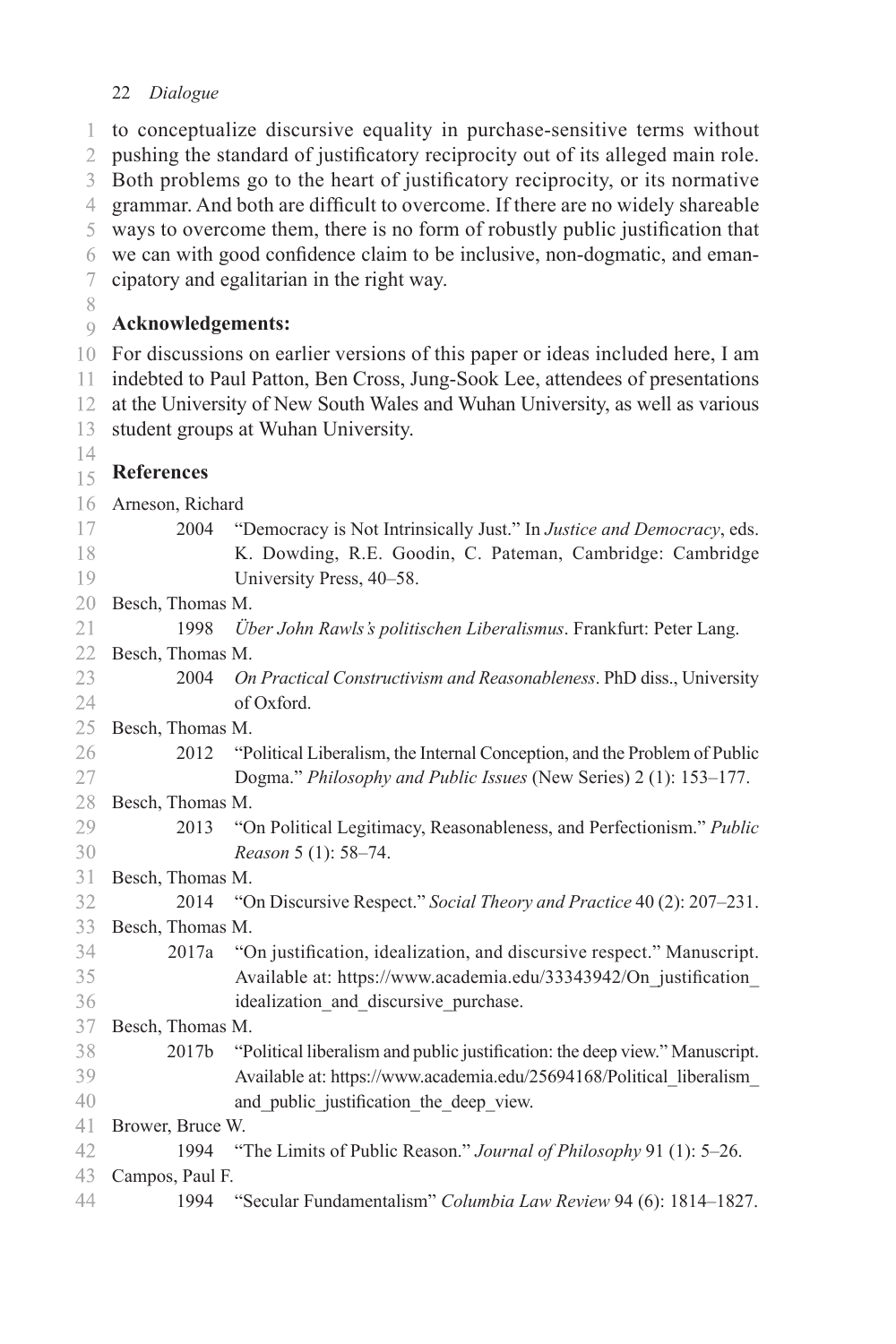| $\mathbf{1}$     | Enoch, David         |                                                                                                                                                     |
|------------------|----------------------|-----------------------------------------------------------------------------------------------------------------------------------------------------|
| $\overline{2}$   | 2015                 | "Against Public Reason." In Oxford Studies in Political Philosophy,                                                                                 |
| 3                |                      | Vol.1, eds. D. Sobel, P. Vallentyne, S. Wall, Oxford: Oxford University                                                                             |
| 4                |                      | Press, 112-144.                                                                                                                                     |
| 5                | Estlund, David       |                                                                                                                                                     |
| 6                | 2008                 | Democratic Authority. Princeton: Princeton University Press.                                                                                        |
| $\boldsymbol{7}$ | Forst, Rainer        |                                                                                                                                                     |
| $\,$ $\,$<br>9   | 2010                 | "The Justification of Human Rights and the Basic Right to Justification:<br>A Reflexive Approach." Ethics 120 (4): 711-740.                         |
| 10               | Forst, Rainer        |                                                                                                                                                     |
| 11<br>12<br>13   | 2011                 | "The Ground of Critique: On the Concept of Human Dignity in<br>Social Orders of Justification." Philosophy and Social Criticism 37 (9):<br>965-976. |
| 14               | Forst, Rainer        |                                                                                                                                                     |
| 15               | 2012                 | The Right to Justification. New York: Columbia University Press.                                                                                    |
| 16               | Forst, Rainer        |                                                                                                                                                     |
| 17               | 2015a                | "Noumenal Power." Journal of Political Philosophy 23 (2): 111-127.                                                                                  |
| 18               | Forst, Rainer        |                                                                                                                                                     |
| 19               | 2015b                | "A critical theory of politics: Grounds, method and aims. Reply to                                                                                  |
| 20               |                      | Simone Chambers, Stephen White and Lea Ypi." Philosophy and                                                                                         |
| 21               |                      | Social Criticism 41 (3): 225-234.                                                                                                                   |
| 22               | Fricker, Miranda     |                                                                                                                                                     |
| 23               | 2007<br>Gaus, Gerald | Epistemic Injustice. Oxford: Oxford University Press.                                                                                               |
| 24<br>25         | 1996                 | Justificatory Liberalism. Oxford: Oxford University Press.                                                                                          |
| 26               | Hampton, Jean        |                                                                                                                                                     |
| $27\,$           | 1989                 | "Should Political Philosophy Be Done Without Metaphysics?" Ethics                                                                                   |
| 28               |                      | 99 (4): 791-814.                                                                                                                                    |
| 29               | Hampton, Jean        |                                                                                                                                                     |
| 30               | 1992                 | "The Moral Commitments of Liberalism." In The Idea of Democracy,                                                                                    |
| 31               |                      | eds. D. Copp, J. Hampton, J.R. Roemer, Cambridge: Cambridge University                                                                              |
| 32               |                      | Press, 292-313.                                                                                                                                     |
| 33               | Larmore, Charles     |                                                                                                                                                     |
| 34               | 1990                 | "Political Liberalism." Political Theory 18 (3): 339-360.                                                                                           |
| 35               | Larmore, Charles     |                                                                                                                                                     |
| 36               | 1996                 | The Morals of Modernity. Cambridge: Cambridge University Press.                                                                                     |
| 37               | Larmore, Charles     |                                                                                                                                                     |
| 38               |                      | 2008 The Autonomy of Morality. Cambridge: Cambridge University Press.                                                                               |
| 39               | Larmore, Charles     |                                                                                                                                                     |
| 40               | 2015                 | "Political Liberalism. Its Motivation and Goals." In Oxford Studies in                                                                              |
| 41               |                      | Political Philosophy, Vol. 1, eds. D. Sobel, P. Vallentyne, S. Wall,                                                                                |
| 42               |                      | Oxford: Oxford University Press, 63-87.                                                                                                             |
| 43               | Macedo, Stephen      |                                                                                                                                                     |
| 44               | 1991                 | Liberal Virtues. Oxford: Clarendon Press.                                                                                                           |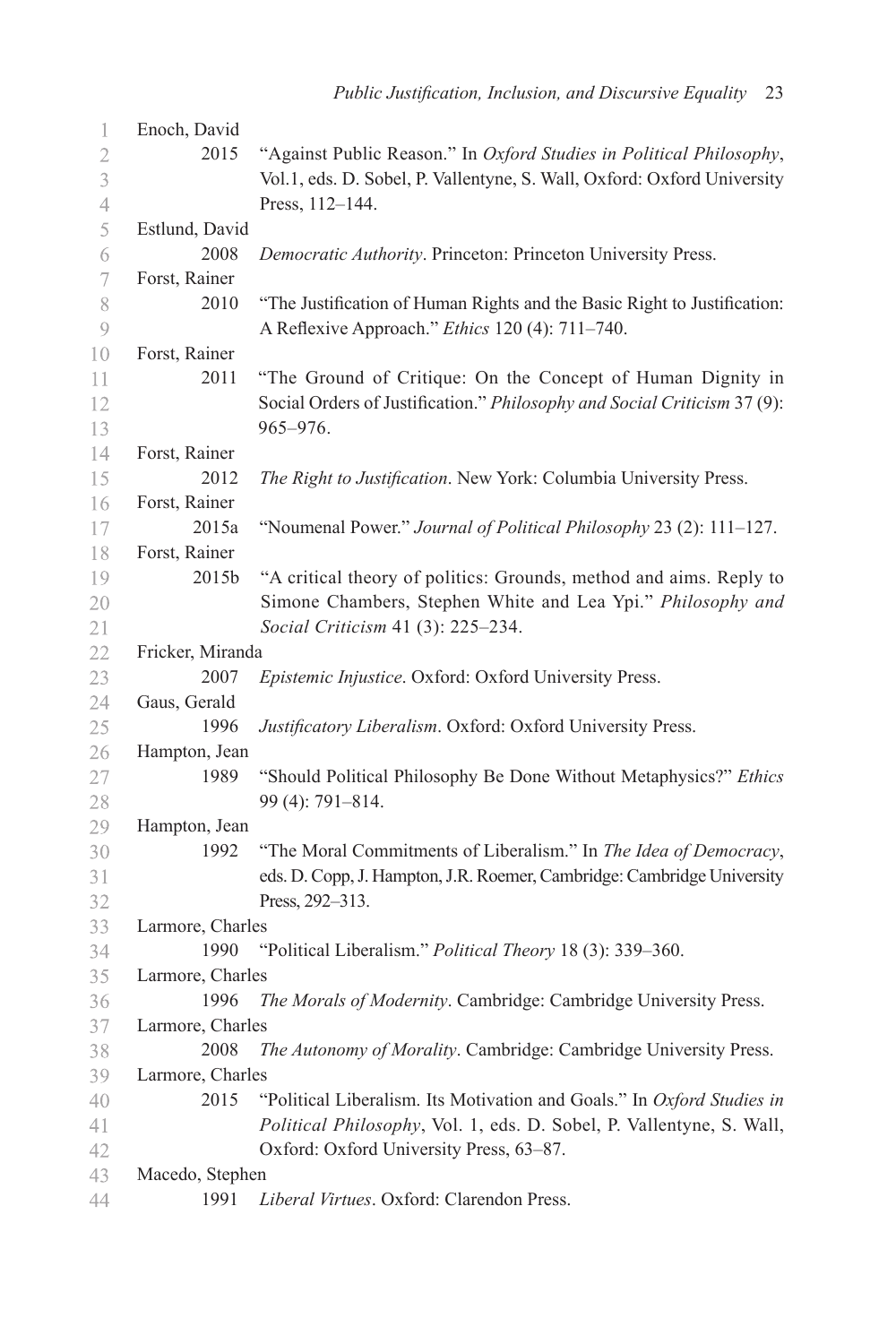| 1            | Nagel, Thomas          |                                                                             |
|--------------|------------------------|-----------------------------------------------------------------------------|
| $\mathbf{2}$ | 1991                   | Equality and Partiality. Oxford: Oxford University Press.                   |
| 3            | O'Neill, Onora         |                                                                             |
| 4            | 1988                   | "Ethical Reasoning and Ideological Pluralism." Ethics 98 (4): 705–722.      |
| 5            | O'Neill, Onora         |                                                                             |
| 6            | 1996                   | Toward Justice and Virtue. Cambridge: Cambridge University Press.           |
| 7            | O'Neill, Onora         |                                                                             |
| 8            | 2000                   | Bounds of Justice. Cambridge: Cambridge University Press.                   |
| 9            | Postema, Gerald J.     |                                                                             |
| 10           | 1995a                  | "Public Practical Reasoning: An Archeology." Social Philosophy and          |
| 11           |                        | Policy 12 (1): 43-86.                                                       |
| 12           | Postema, Gerald J.     |                                                                             |
| 13           | 1995b                  | "Public Practical Reason: Political Practice." In Theory and Practice,      |
| 14           |                        | eds. I. Shapiro, J.W. DeCew, New York: New York University Press,           |
| 15           |                        | 345-385.                                                                    |
| 16           | Quong, Jonathan Quong  |                                                                             |
| 17           | 2011                   | Liberalism without Perfection. Oxford: Oxford University Press.             |
| 18           | Rawls, John            |                                                                             |
| 19           | 1980                   | "Kantian Constructivism in Moral Theory." Journal of Philosophy             |
| 20           |                        | $7(9)$ : 515-577.                                                           |
| 21           | Rawls, John            |                                                                             |
| 22           | 2001                   | Justice as Fairness: A Restatement. Edited by Erin Kelly. Cambridge         |
| 23           |                        | (MA): Belknap Press.                                                        |
| 24           | Rawls, John            |                                                                             |
| 25           | 2005                   | Political Liberalism. New York: Columbia University Press.                  |
| 26           | Ronzoni, Miriam        |                                                                             |
| 27           | 2010                   | "Constructivism and Practical Reason: On Intersubjectivity, Abstraction,    |
| 28           |                        | and Judgment." Journal of Moral Philosophy 7 (1): 74-104.                   |
| 29           | Steinhoff, Uwe         |                                                                             |
| 30           | 2015                   | "Against Equal Respect and Concern, Equal Rights, and Egalitarian           |
| 31           |                        | Impartiality." In Do All Persons Have Equal Moral Worth?, ed.               |
| 32           |                        | U. Steinhoff, Oxford: Oxford University Press, 142-172.                     |
| 33<br>34     | Vallier, Kevin<br>2011 | "Against Public Reason Liberalism's Accessibility Requirement."             |
| 35           |                        | Journal of Moral Philosophy 8 (3): 366-389.                                 |
| 36           | Vallier, Kevin         |                                                                             |
| 37           | 2015a                  | "Public justification versus public deliberation: the case for divorce."    |
| 38           |                        | Canadian Journal of Philosophy 45 (2): 139-158.                             |
| 39           | Vallier, Kevin         |                                                                             |
| 40           | 2015b                  | "In Defence of Intelligible Reasons in Public Justification." Philosophical |
| 41           |                        | Quarterly 66 (264): 596-616.                                                |
| 42           | Wall, Steven           |                                                                             |
| 43           | 2016                   | "The Pure Theory of Public Justification." Social Philosophy and Policy     |
| 44           |                        | 32 (2): 204-226.                                                            |
|              |                        |                                                                             |